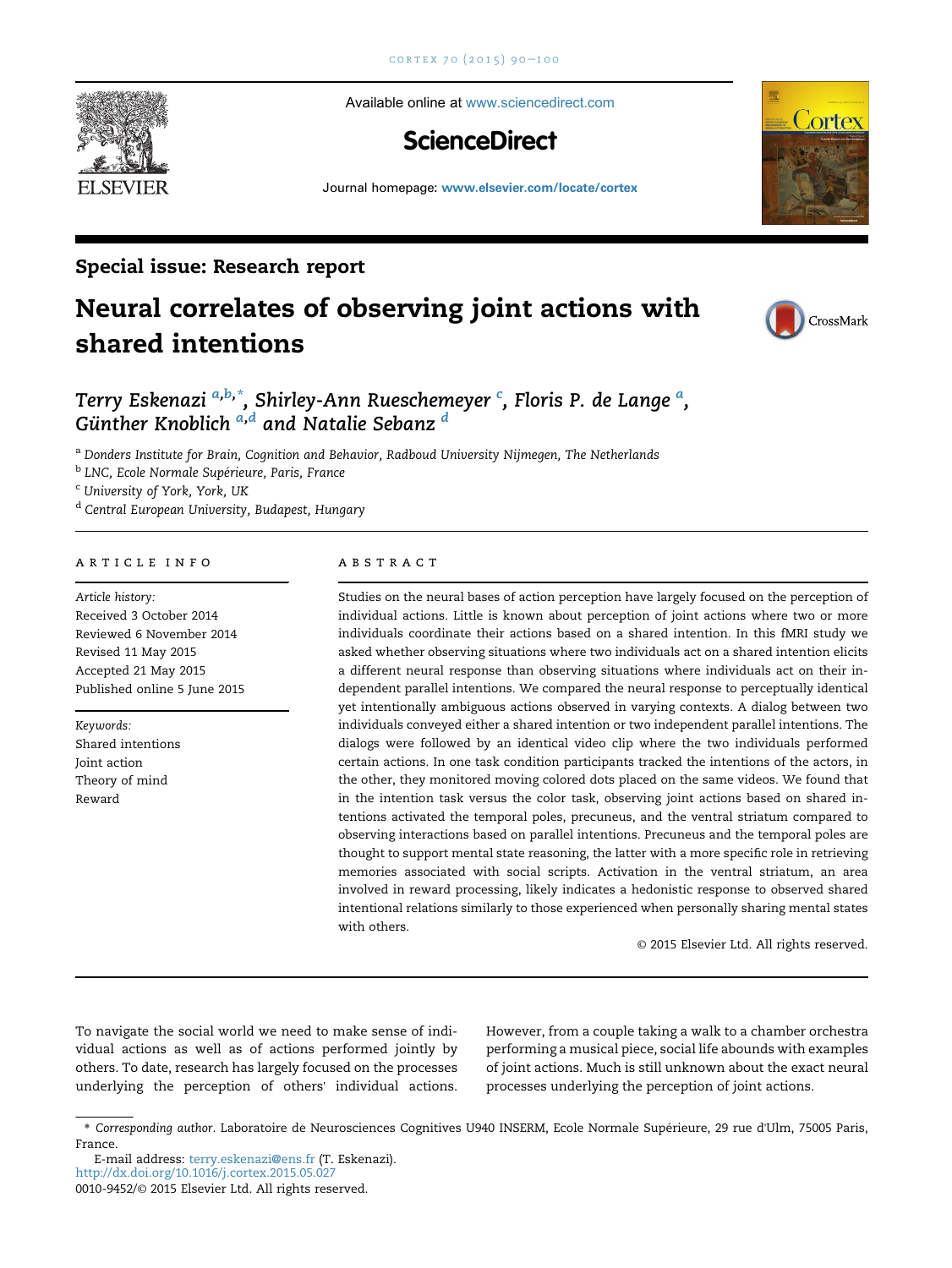Broadly defined, joint actions are social interactions where two or more individuals spatially and temporally coordinate their actions to bring about a change in the environment [\(Sebanz, Bekkering](#page-10-0) & [Knoblich, 2006\)](#page-10-0). There is evidence suggesting that we are attentionally and perceptually tuned in to the joint actions we encounter. For instance, we can detect contingencies between movement trajectories of different agents, or arbitrary objects (for a review [Scholl](#page-10-0) & [Tremoulet,](#page-10-0) [2000](#page-10-0)), and distinguish joint actions from situations where multiple people act independently even in perceptually impoverished contexts ([Centelles, Assaiante, Nazarian,](#page-8-0) [Anton,](#page-8-0) & [Schmitz, 2011; Manera Becchio, Schouten, Bara](#page-8-0) & [Verfaille, 2011](#page-8-0)). Also, observing two people sharing attention engages our own attention more so than when people are not in any apparent interaction ([Boeckler, Knoblich](#page-8-0) & [Sebanz,](#page-8-0) [2011](#page-8-0)). This enhanced level of attention in turn can facilitate learning, for example, of new words [\(Akhtar, 2005; O](#page-8-0)'Doherty [et al., 2011\)](#page-8-0) or of new actions [\(Herold](#page-9-0) & [Akhtar, 2008;](#page-9-0) [Nielsen, Moore](#page-9-0) & [Mohhammedaly, 2012\)](#page-9-0).

Further, our propensity to detect contingencies between actions of individuals can elicit a tendency to ascribe mental states to the agents that relate them to each other [\(Ip, Chiu](#page-9-0)  $\&$ [Wan, 2006; Lakens, 2010;](#page-9-0) [Lakens](#page-9-0) & [Stel, 2011\)](#page-9-0). For instance, closer rapport ([Miles, Nind](#page-9-0) & [Macrae, 2009\)](#page-9-0) and a sense of unity ('entitativity', [Lakens](#page-9-0) & [Stel, 2011](#page-9-0)) is attributed to individuals who act in synchrony. In particular, we tend to think that if agents move together, they must be doing so intentionally ([Ip et al., 2006; Lakens, 2010\)](#page-9-0). We seem to be able to recognize, as early as at 14 months, when individuals engage in a complex intentional interaction and work together to achieve a shared goal [\(Henderson](#page-9-0) & [Woodward, 2011](#page-9-0)). Once interacting individuals are perceived as a unity, they may sometimes be attributed a group-mind, allowing the observer to explain the behavior of the group in terms of group-level mental states ([Waytz](#page-10-0) & [Young, 2012\)](#page-10-0). In addition, once a social situation has been identified as an instance of joint action, the relational mental states the observer ascribes to the observed individuals allow for successful predictions regarding how the interaction will unfold ([Manera et al., 2011;](#page-9-0) [Sartori, Becchio](#page-9-0) & [Castiello, 2011\)](#page-9-0). These studies suggest that we are not only perceptually sensitive to social interactions we observe, but we also have a particular way of reasoning about the mental states of those we observe interacting.

To corroborate these findings, recent neuroimaging studies have shown that the brain network subserving the ability to attribute mental states to individuals also supports observation of social interactions. This so-called mentalizing, or theory-of-mind, network-comprising the medial prefrontal cortex (mPFC), the temporo-parietal junction (TPJ), the temporal poles and the posterior cingulate (PCC) and/or the precuneus-is sensitive to processing mental states of individuals across a variety of situations, including reading vignettes or static cartoons, watching dynamic displays of characters (for reviews, see [Frith](#page-9-0) & [Frith, 2010; Gallagher](#page-9-0) & [Frith, 2003](#page-9-0)). Robust responses in these regions are also noted when individuals are immersed in online interactions, such as playing online interactive games with another human compared to a computer [\(Gallagher, Jack, Roepstorff](#page-9-0) & [Frith, 2002; McCabe,](#page-9-0) [Houser, Ryan](#page-9-0) & [Trouard, 2011; Rilling et al., 2002](#page-9-0); [Rilling,](#page-9-0) [Sanfey, Aronson, Nystrom](#page-9-0) & [Cohen, 2004](#page-9-0)).

The mentalizing network has also been implicated in tasks that involve passive observation of others' social interactions. Not only watching dynamic displays of contingent actions performed by arbitrary shapes ([Castelli, Happe, Frith](#page-8-0) & [Frith,](#page-8-0) [2000](#page-8-0)), but also attending to complex social scenes that depict multiple agents ([Kujala, Carlson,](#page-9-0) & [Hari, 2012; Pierno,](#page-9-0) [Becchio, Turella, Tubaldi](#page-9-0) & [Castiello, 2008; Sinke, Sorger,](#page-9-0) [Goebel](#page-9-0) & [de Gelder, 2010;](#page-9-0) [Spiers](#page-10-0) & [Maguire, 2006](#page-10-0); [Wagner,](#page-10-0) [Kelley](#page-10-0)  $&$  [Heatherton, 2011\)](#page-10-0) recruits the mentalizing network. Particularly, compared to observing a single individual's actions observing an interaction ([Becchio et al., 2012;](#page-8-0) [Iacoboni,](#page-9-0) [Lieberman](#page-9-0) & [Knowlton, 2004](#page-9-0)) and distinguishing point-light displays of communicative exchanges between individuals from displays of two agents acting independently also elicits activation in these regions ([Centelles et al., 2011\)](#page-8-0). Together these findings suggest that the mentalizing network serves perception of social interactions by supporting the observer in ascribing mental states to the observed agents, and in generating inferences about the nature of their interaction.

While behavioral cues can facilitate predictions and inferences about observed actions, identical actions may be based on different prior intentions ([Jacob](#page-9-0) & [Jeannerod, 2005](#page-9-0)). That is, one and the same action  $-$  whether an individual or a jointly performed one  $-$  may reflect various different underlying intentions. Many accounts of both individual and joint action therefore emphasize the role of intention in distinguishing between different kinds of actions. In fact most philosophers, although disagreeing on the precise nature of shared intentions, believe that shared intentionality is what characterizes joint actions ([Bratman, 1992; Searle, 1990\)](#page-8-0).

Accordingly, when individuals act together with a shared intention, this constitutes a different instance than when individuals act in parallel with independent individual intentions. To illustrate the distinction Searle offers the following paradigm case [\(1990\)](#page-10-0). Imagine a scenario where people are scattered across a park sunbathing. Suddenly rain starts pouring down and people run towards the nearest shelter. Here each individual acts on an intention that is independent from the intentions of others. Imagine a second scenario where the same park is used as a film set and the same people are actually actors. Fake rain starts pouring down and the actors run for the nearest shelter, in the same way as in the first scenario. However, here the individuals have a shared intention (i.e., to get the scene shot), which may involve the interlocking of their individual intentions [\(Bratman, 1992\)](#page-8-0). The actions performed in these two scenarios are ostensibly identical, however, the context in which they occur distinguishes them in terms of the intentional relations between those involved.

In the present study we asked which neural regions are sensitive to observing individuals acting on shared intentions compared to observing individuals acting on independent intentions that run in parallel. To that end we showed participants perceptually identical video clips depicting two people engaged in action. These clips were ambiguous in terms of the intentionality of the people observed. We embedded the clips in varying contexts that were established by dialogs presented prior to the action videos. In one case the dialog conveyed a shared intention where the actors agreed on doing something together (i.e., shared intention). In the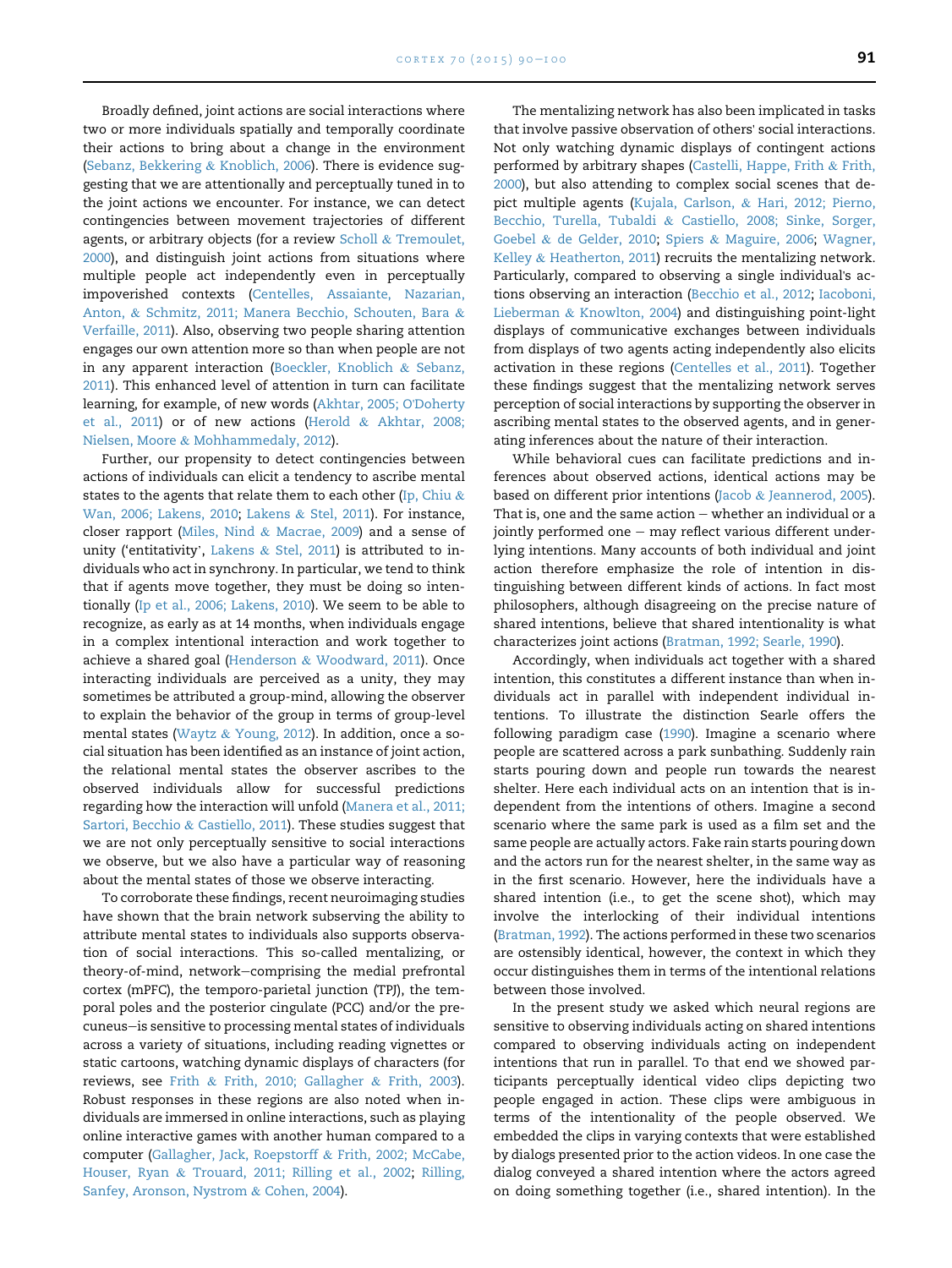other case, actors expressed independent individual intentions (i.e., parallel intentions). We compared the neural response to the action videos in the Shared Intention condition to the neural response to the Parallel Intentions condition. In the following we outline three specific aims of our study.

Our first aim was to test whether observing actions performed with a shared intention, where the observed in-dividuals' intentions are 'interlocked' [\(Bratman, 1992\)](#page-8-0), differentially engages the mentalizing network compared to observing the same actions performed with independent intentions. Neuroimaging evidence sketched above demonstrates that the theory of mind network is sensitive to observing social interactions, when the task concerns attending or identifying the nature of the interaction taking place. This implies something about tracking intentional relations between the observed agents ([Centelles et al., 2011](#page-8-0); [Iacoboni et al., 2004](#page-9-0); [Kujala et al., 2012; Sinke et al., 2010\)](#page-9-0). Particularly the mPFC node of this network seems to be sensitive to inferring social intentions, that is when an individual's intention references another person, either when it's directed at the observer himself [\(Grezes, Frith,](#page-9-0) & [Passingham, 2004\)](#page-9-0) or at a third individual [\(Centelles et al.,](#page-8-0) [2011; Ciaramidaro et al., 2007;](#page-8-0) [Iacoboni et al., 2004](#page-9-0); [Kujala](#page-9-0) [et al., 2012; Sinke et al., 2010; Walter et al., 2004](#page-9-0)). Accordingly, if processing intentional relations involves mentalizing related computations, then observing individuals act with a shared intention should yield increased activation in the mPFC compared to when they act independently.

Our second aim was to determine whether similar neural processes are involved when observers explicitly and implicitly keep track of intentional relations behind observed actions. There is behavioral evidence to suggest that mental or perceptual states of others are represented implicitly even when it is not required by the task [\(Kovacs, Teglass](#page-9-0)  $&$  [Endress,](#page-9-0) [2010; Samson, Apperly, Braithwaite, Andrews](#page-9-0) & [Bodley-Scott,](#page-9-0) [2010; van der Wel, Sebanz,](#page-9-0) & [Knoblich, 2014](#page-9-0)). Converging evidence come from neuroimaging studies that demonstrated the involvement of the mentalizing network when participants spontaneously attributed mental sates to others ([Schneider, Slaughter, Becker](#page-10-0) & [Dux, 2014](#page-10-0)). A few studies that investigated unattended or spontaneous observation of social situations also implicated these cortical regions [\(Sinke et al.,](#page-10-0) [2010; Wagner et al., 2011\)](#page-10-0). We asked if implicit tracking of intentional relations in the context of joint action also recruits the mentalizing network. To address this question we included two different tasks using the same stimuli (i.e., Intention task and Color task). In the Intention task we asked participants to detect mismatches between the intentions the actors had expressed in the dialog events and what they subsequently did. This creates an explicit demand on monitoring the intentions underlying the actions observed. In the Color task participants were asked to detect a color change in dots superimposed on the videos. This only required monitoring visual features of the observed actions. The aim of this manipulation was not to make it impossible to explicitly track mental states in the color task, but to test whether the mentalizing network would be recruited to the same or to a lesser extent when explicit mental state tracking was not demanded by the task. If intentional relations are implicitly monitored

even when this is irrelevant for task performance, then we should find the same neural areas to be recruited in both the Intention and the Color tasks.

Finally, the third aim of the study was to determine whether observing joint actions based on shared intentions elicits a reward response in the observer, which would be reflected in activations in the reward-relevant neural network, particularly in the ventral striatum. Numerous studies have implicated this area when people are actively engaged in social interactions with others, for example when acting in synchrony ([Miles, et al., 2009\)](#page-9-0), engaging in direct eye gaze ([Pfeiffer et al., 2014; Redcay et al., 2010; Schilbach et al., 2010\)](#page-9-0) or when cooperating with others ([Rilling et al., 2002\)](#page-9-0). There has been much debate as to whether being engaged in social interaction is fundamentally different from observing others engaging in social interaction ([de Jaegher, di Paolo,](#page-8-0) & [Gallagher, 2010\)](#page-8-0), or whether others' intentional relations to objects and other people can be easily mapped onto our own experiences [\(Barresi](#page-8-0) & [Moore, 1996\)](#page-8-0). The latter view rests on the assumption that humans have evolved the ability to integrate first and third person information about intentional actions ( [Barresi](#page-8-0) & [Moore, 1996](#page-8-0)). In support of this view, it has been shown that observing others share eye gaze has similar effects on gaze following as being directly looked at oneself ([Boeckler et al., 2011](#page-8-0)). Accordingly, it could be that observing others acting on the basis of shared intentions elicits similar affective responses as being directly engaged in social interactions that rely on shared intentions. This would be reflected in increased activation of the ventral striatum in the Shared Intention condition when compared with the Parallel Intentions condition.

# 1. Method

#### 1.1. Participants

21 native speakers of Dutch (9 females; M age  $= 22$ , SD  $= 2.93$ ) participated in this study and received monetary compensation. Out of those 21 participants the data from five were excluded from the analysis due to excessive head movements (>5 mm) or other technical difficulties at the time of data collection. All participants were right handed and had normal or corrected sight. The study was approved by the local ethics committee and complied with the Declaration of Helsinki.

#### 1.2. Stimuli and design

Video clips of two people performing actions were embedded in varying contexts that framed the way the videos could be interpreted. Context was established by means of a dialog that took place between the actors, which was presented prior to the action video. In the Shared Intentions (SI) condition, two people were heard to agree on doing something together (e.g., A: Shall we set the table? B: Yes good idea!). This was followed by the action video where two actors were engaged in action. In the Parallel Intentions (PI) condition the identical action video was preceded by a different dialog, where actors express independent intentions (e.g., A: Shall we set the table? B: No I think I'll clean the cutlery). We added a third condition,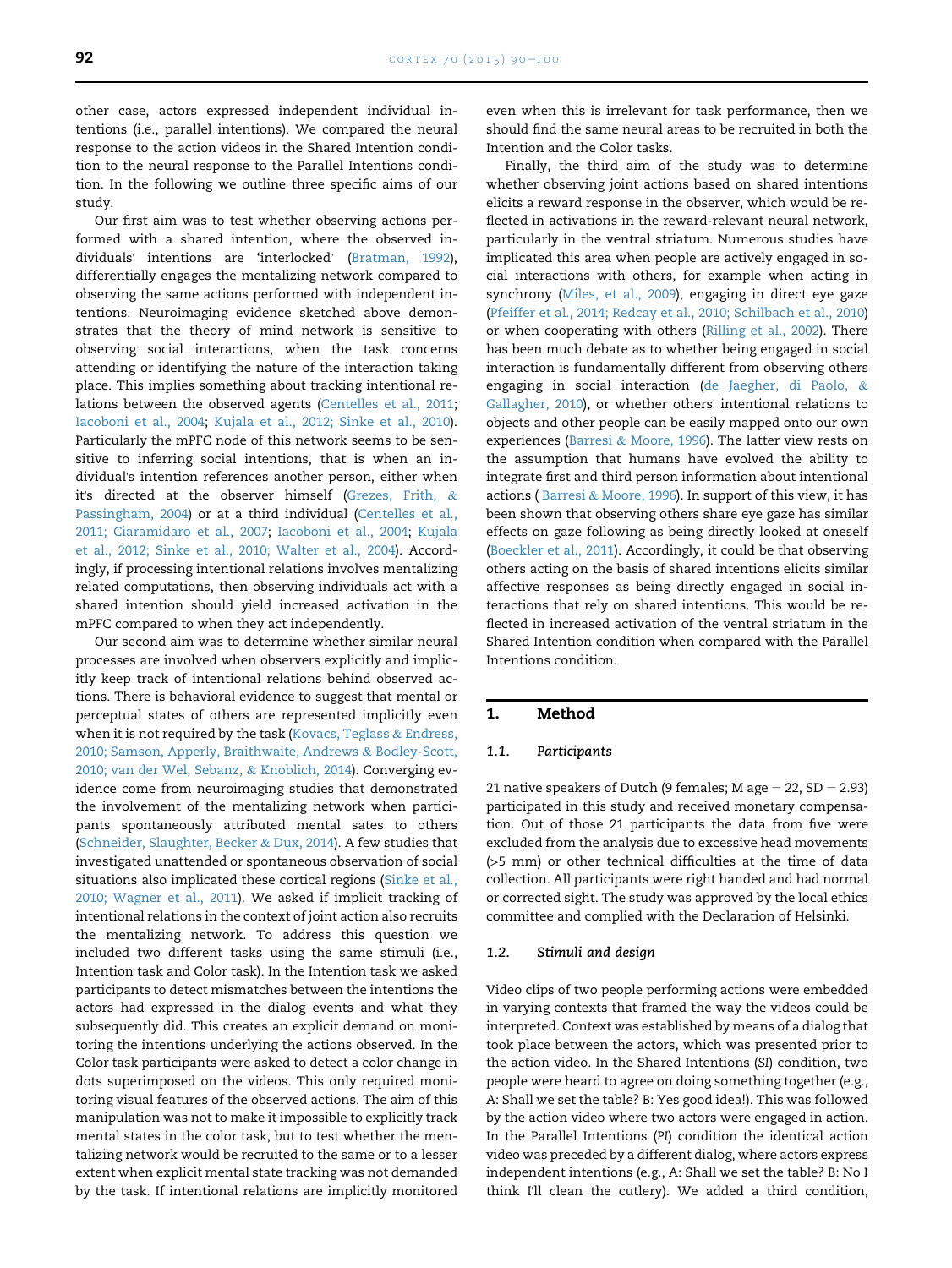Individual Intention (II) condition, in which the dialog portrayed only one actor expressing an intention (e.g., A: What are you going to do? B: I think I'll clean the cutlery). Here, in the action video that followed only one of the actors engaged in an action and was passively observed by the other. We included two tasks in the paradigm that were blocked. In both tasks the participants were instructed to count 'mismatch trials' within each block. In the mismatch trials of the Intention Task the content of the action video did not match the content of the dialog video. In the Color Task, two colored dots that followed the actions of the actors were superimposed on the action videos that were presented in the Intention task. Here the task was to detect the trials where one of the dots changed color.

The stimuli consisted of two types of videos: dialog videos and action videos. We recorded the videos in an actual apartment for natural scenery. In action videos, two different mixed-gender pairs acted out five different scenarios: cleaning the living room, setting the dining table, repairing the TV, folding the laundry, and making coffee. For example, in the cleaning scenario one of the actors sprayed cleaning liquid on a dining table and wiped it with a paper towel. The other actor, standing at the other end of the table, removed some books from a bookshelf located behind the actor and placed them on the table. The actors did not engage in eye contact during the videos, and no verbal or non-verbal communication took place. In the dialog videos that were presented prior to the action videos, a still photograph of the room set-up was seen while the dialog between the actors was overheard. In the Shared Intentions dialog (SD), the actors agreed on cleaning the living room together. In the PI dialog (PD) one actor expressed the intention to clean the living room, while the other expressed the intention to search for a book. Additional videos were recorded for mismatch trials of the Intention task. For example in the cleaning scenario, following the dialog, the actors were seen playing cards in the same setting. We piloted the stimuli prior to the scanning session. In a two choice task participants were asked after each trial (dialog video  $+$  action video) whether the trial was a match or a mismatch. The difference in accuracy scores between mismatch and match trials was not significant (mismatch:  $M = 96\%$ , SD = 3.6, match:  $M = 86\%, SD = 15.7, p > .05$ ).

The same videos were further processed to create the stimuli used for the Color task. The action videos were superimposed with two colored dots, one placed on each actor. These dots followed the actions of the actors. For the mismatch trials in the Color task one of the two dots changed color at a particular time point. The average time the participants required to categorize each video as a match or a mismatch in the pilot study determined the time point for the color change of the dot in the Color task. All videos were processed using Adobe Premiere Pro CS4. The sound files in the dialog videos were equalized using EQ Filtering 2.0 ([www.](http://www.sens.com) [sens.com\)](http://www.sens.com) software to correct for the distortion created by MRI signal.

# 1.3. Procedure

Having provided informed consent, participants received instructions and were familiarized with the task in a short practice run before the scanning session. The practice task included different videos than the ones included in the experiment. The experiment which included the withinsubjects factors Intention and Task, consisted of 126 trials in total, equally distributed across the three Intention conditions (Shared Intention, Parallel Intentions, Individual Intention). The Color task comprised 60 trials, whereas the Intention task comprised 66. The extra six trials in the Intention task were the mismatches, where the action videos had a different content than any of the five scenarios. The trial types (five scenarios, two actor pairs, and two actor locations) for each of the two tasks (Intention and Color) were randomized across the experiment. In one such trial type Actor A started the dialog and B responded, which was followed by the action video where A was seen on the left part of the screen and B on the right. In another trial type B started the dialog and was seen on the left part of the screen in the subsequent action video. Tasks were blocked, and blocks were presented in random order. Each block consisted of 10 (Color task) or 11 trials (Intention task). Each trial (Fig. 1) commenced with a fixation cross which was succeeded by the dialog video that lasted for approximately 3 sec. A jittered delay of  $5-7$  sec separated the dialog event from the action event. The



Fig.  $1$  – Schematic illustration of an example trial.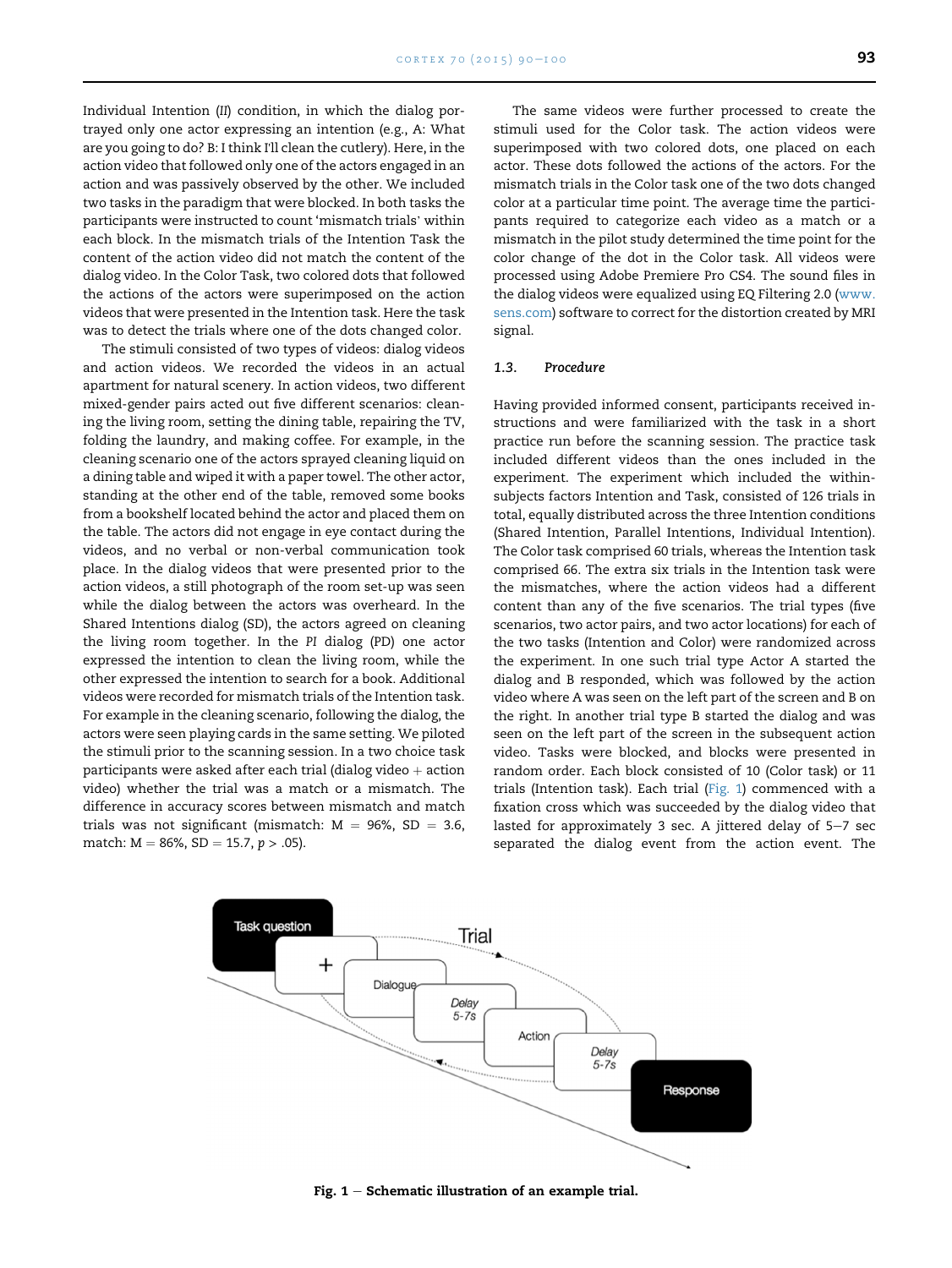duration of the action events varied between 11 and 13 sec depending on the scenario. This was followed by a jittered inter-trial interval (ITI;  $5-7$  sec). The task question was presented in the beginning of each block. For the Intention task the question was "In how many of the following videos did the the question was "In how many of the following videos did the actors not do what they had agreed to do?", and for the Color task actors not do what they had agreed to do?", and for the Color task<br>the question was "In how many of the following trials does one of the question was "In how many of the following trials does one of<br>the moving dots change color?". At the end of the block participants were prompted to provide a response by choosing one of the given 4 options (0, 1, 2 or 3) via the button-box placed under their right hands. Stimuli were presented with Presentation® software ([www.neurobs.com\)](http://www.neurobs.com).

# 1.4. Neuroimaging data acquisition

Participants lay in the scanner in supine position. Visual stimuli were presented on a computer screen outside of the scanner, which participants could see via mirror-glasses. Participants' heads rested within a 32-channel head array coil and was secured with pads and masking tape. T2 weighted echo-planar imaging blood-oxygenation-leveldependent (EPI-BOLD) fMRI measurements were acquired in 34 axial slices in ascending ordering (3 mm thickness, .5 mm slice gap) with a Siemens Trio 3T system using a 5 pulse multiecho sequence (TE durations of 6.9,16.2, 25, 35, 44 msec,  $TR = 2.19$  sec, flip angle  $= 80$ deg, isotropic voxel size  $= 3.5$  mm,  $FoV = 224$  mm). Following functional imaging T1-weighted images were obtained (TR  $= 2.3$  sec, TE  $= 3.03$  msec).

#### 1.5. Neuroimaging data analysis

The fMRI data were analyzed in an event-related manner within the general linear model, using SPM8 software (Welcome Department of Imaging Neuroscience, London, UK) and Matlab R2007b (The MathWorks Inc., Natick, MA, USA). The 5 pulse multi-echo images were combined with an ad hoc Matlab script. Standard spatial pre-processing (spatial realignment, slice-time correction, normalization to MNI space and spatial smoothing with a 6 mm Gaussian kernel ([Friston et al., 1995](#page-9-0)) was performed. For the statistical analysis, the dialog and action events were modeled as the events of interest for each condition. A jittered null event  $(5-7 \text{ sec})$ placed between the dialog and action events allowed the two events to be analyzed separately. 12 regressors were created for the six conditions (three action conditions  $\times$  two tasks) with two events in each condition (dialog and action). Mismatch trials were modeled as separate regressors and were not included in further analyses. All regressors were convolved with a canonical hemodynamic response function (HRF). To correct for motion-related artifacts, we modeled subject-specific realignment parameters as covariates of no interest. To account for the inter-subject variability in the group analysis, linear contrasts of regression coefficients were computed at the individual subject level and then taken to a group-level random-effects analysis. The group analysis consisted of one-sample t-tests of the contrast images of all participants that indicated whether observed differences between conditions were significantly distinct from zero, or of paired t-tests of contrast images to analyze the statistical difference between. To protect against false-positive

activations a double threshold was applied, by which only regions with a z-score exceeding 2.94 ( $p < .005$ , uncorrected, and to  $p < .05$ , corrected) and a volume exceeding 60 contiguous voxels (corresponding to  $p < .05$ , corrected) fell above the threshold. This was determined in a Monte Carlo simulation using a Matlab script provided by Scott Slotnick (<http://www2.bc.edu/-slotnics/scripts.htm>).

# 2. Results

#### 2.1. Behavioural results

Due to a technical problem we were not able to acquire behavioral data from four out of 16 participants. The task was to count the number of mismatch trials within each block of trials. Participants correctly counted 71 of the 74 mismatches in the Color task (one sample t-test,  $t(11) = .737$ ,  $p > .05$ ;  $\alpha = .05$ ;  $d = 2.08$ ). In the Intention task they overestimated the occurrence of mismatches (mean occurrence  $= 74$ , mean reported count = 150, one sample t -test,  $t(11) = -5.175$ ,  $p < .001$ ;  $\alpha = .05$ ;  $d = 1.4$ ). Performance was thus better for the Color task (paired samples t-test,  $t(11) = 7.65$ ,  $p < .05$ ;  $d = .8$ ).

#### 2.2. Neuroimaging results

The primary question of this study was whether any neural regions would be more sensitive to SI in observed social interactions than to multiple II when attending to intentions relative to when attending to perceptual events. To answer this question we first set out to investigate the main effects of the factors Intention and Task. When contrasting the Intention task against the Color task  $\left(\left[SI_\text{intention} + PI_\text{intention}\right] > \left[SI_\text{colour} + PI_\text{colour}\right]\right)$  we noted activations in the postcentral gyrus bilaterally, and the temporal pole in the right hemisphere [\(Table 1\)](#page-5-0). In the reverse contrast, activity in the bilateral middle occipital gyri, right fusiform gyrus, left superior parietal lobe, right middle frontal and right precentral gyri were noted ([Table 1](#page-5-0)).

To explore the interaction between the factors Intention (Shared vs Parallel) and Task (intention vs color) carried out the following paired t-test:  $([SI<sub>intention</sub> > PI<sub>intention</sub>] > [SI<sub>colour</sub> > PI<sub>colour</sub>])$  An interaction effect was associated with activation in the bilateral middle frontal gyri, left precentral and superior frontal gyri (SFG), posterior cingulate/precuneus, right temporal pole, nucleus accumbens bilaterally, right Heschl's gyrus, thalamus/ caudate and the cerebellum ([Table 1](#page-5-0), [Fig. 2\)](#page-6-0).

To further scrutinize the interaction between the Intention and Task factors we carried out the following simple contrasts. The contrast between SI and PI in the Intention task  $(SI<sub>intention</sub> > PI<sub>intention</sub>)$  revealed activations in the rostral part of the anterior cingulate cortex (rACC) bilaterally, bilateral SFG including pre/postcentral gyrus of the left hemisphere, middle cingulate gyrus and the precuneus, bilateral superior temporal gyri and medial parts of the temporal poles. Additional activations were found in midline thalamus, right caudate nucleus and right nucleus accumbens, and finally in the cerebellum ([Table 1](#page-5-0)). Conversely, when PI were contrasted with SI  $(PI_{intention} > SI_{intention})$  no suprathreshold activations were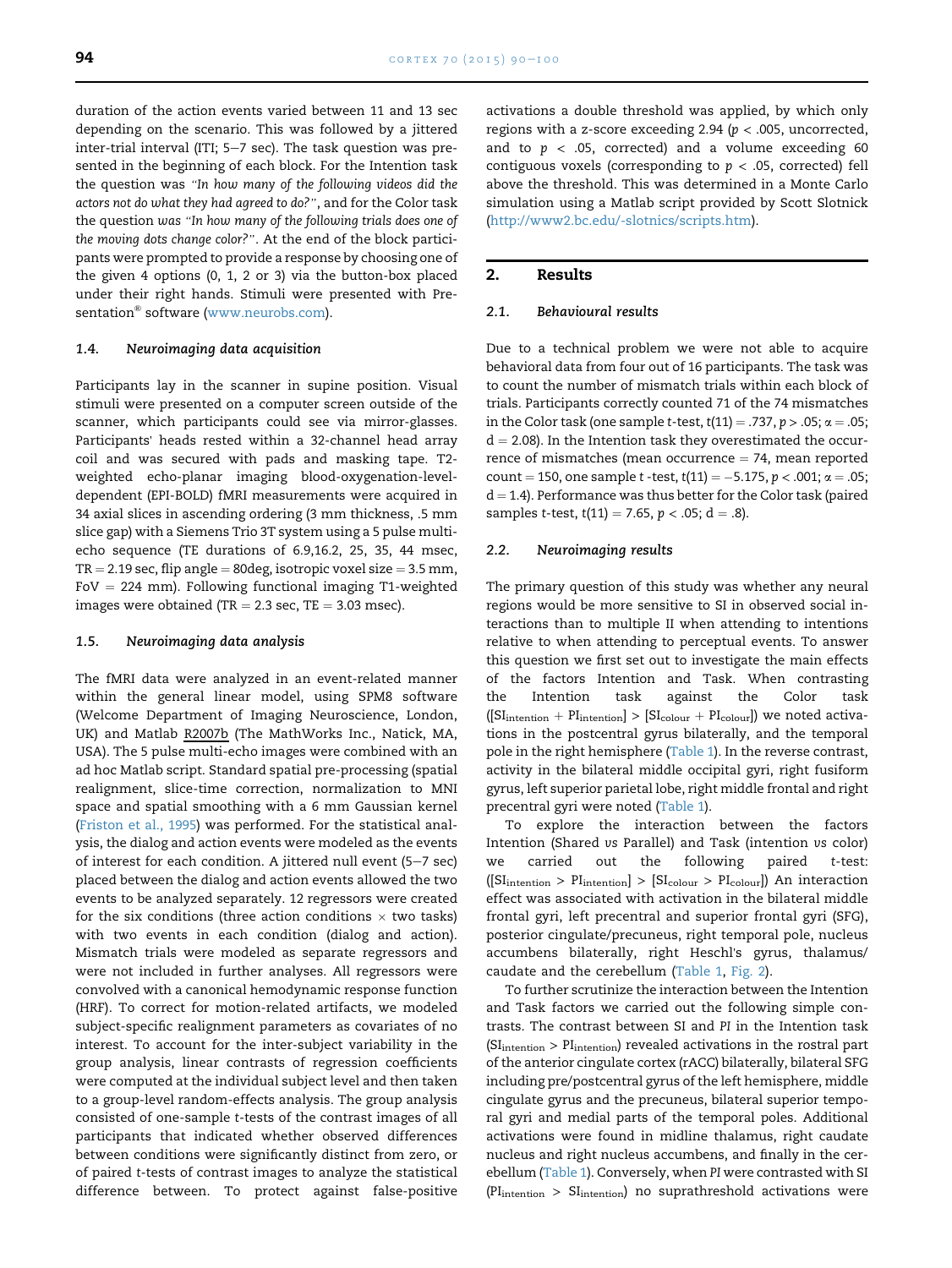<span id="page-5-0"></span>Table  $1$  – Differential neural activations noted in (A). the paired-test  $[SI<sub>intention</sub> > PI<sub>intention</sub>] > [SI<sub>colour</sub> > PI<sub>colour</sub>]$  (B). Main effects, and (C). Simple contrasts. (voxel level  $p < .005$ , and cluster corrected for multiple comparisons,  $p < .05$ , unless otherwise indicated). Anatomical regions defined by the SPM Anatomy toolbox.

| Anatomical region                                                 | MNI coordinates |                |                | Cluster<br>size | Ζ              |  |  |  |
|-------------------------------------------------------------------|-----------------|----------------|----------------|-----------------|----------------|--|--|--|
|                                                                   | X               | у              | Z              |                 |                |  |  |  |
| A. Interaction effect                                             |                 |                |                |                 |                |  |  |  |
| $[SI_{intention} > PI_{intention}] > [SI_{colour} > PI_{colour}]$ |                 |                |                |                 |                |  |  |  |
| Middle frontal gyrus                                              | 24              | 16             | 46             | 2869            | 4.78           |  |  |  |
| Precentral sulcus                                                 | $-32$           | $-8$           | 42             | 149             | 3.83           |  |  |  |
| Superior frontal gyrus                                            | $-20$           | 8              | 60             | 416             | 3.68           |  |  |  |
| Middle frontal gyrus/                                             | $-26$           | 54             | 26             | 983             | 3.64           |  |  |  |
| Frontal Pole                                                      |                 |                |                |                 |                |  |  |  |
| Precuneus/PCC                                                     | 6               | $-38$          | 46             | 723             | 4.12           |  |  |  |
| Temporal pole                                                     | 34              | 20             | $-36$          | 189             | 3.96           |  |  |  |
| Heschyl's gyrus                                                   | 50              | $-16$          | $\overline{4}$ | 75              | 3.17           |  |  |  |
| Thalamus/caudate                                                  | 8               | $-4$           | $\overline{4}$ | 1010            | 3.64           |  |  |  |
| Thalamus/caudate                                                  | $-16$           | $-24$          | 16             | 109             | 3.06           |  |  |  |
| Nucleus accumbens                                                 | $-18$           | 10             | $-12$          | 240             | 3.61           |  |  |  |
| Nucleus accumbens/                                                | 28              | $-8$           | $\overline{4}$ | <60             | 3.27           |  |  |  |
| putamen                                                           |                 |                |                |                 |                |  |  |  |
| Cerebellum                                                        | 0               | $-50$          | 6              | 971             | 3.58           |  |  |  |
|                                                                   | 16              | $-32$          | $-38$          | 109             | 3.06           |  |  |  |
|                                                                   | 46              | $-52$          | $-28$          | 239             | 3.19           |  |  |  |
|                                                                   | $-10$           | $-34$          | $-40$          | 992             | 4.01           |  |  |  |
| <b>B.</b> Main effects                                            |                 |                |                |                 |                |  |  |  |
| Intention $(SI > PI)$                                             |                 |                |                |                 |                |  |  |  |
| Middle temporal gyrus                                             | $-52$           | $-22$          | 0              | 70              | 3.78           |  |  |  |
| Superior occipital gyrus                                          | 24              | $-102$         | 8              | 124             | 3.19           |  |  |  |
| Middle occipital gyrus                                            | -34             | $-80$          | $\overline{2}$ | 65              | 3.17           |  |  |  |
| Intention ( $PI > SI$ )                                           |                 |                |                |                 |                |  |  |  |
| None                                                              |                 |                |                |                 |                |  |  |  |
| Task (Intention $>$ Color)<br>Postcentral gyrus                   | 48              | $-30$          | 52             | 399             | 3.64           |  |  |  |
|                                                                   | $-50$           | $-24$          | 46             | 71              | 2.95           |  |  |  |
| Middle temporal pole                                              | 56              | 10             | -34            | 61              | 3.17           |  |  |  |
| Task (Color > Intention)                                          |                 |                |                |                 |                |  |  |  |
| Middle occipital gyrus                                            | $-38$           | $-72$          | 14             | 1852            | 3.91           |  |  |  |
|                                                                   | 30              | 78             | 18             | 118             | $\overline{4}$ |  |  |  |
| Fusiform gyrus                                                    | 28              | $-74$          | $-8$           | 93              | 3.16           |  |  |  |
| Superior parietal lobule                                          | $-20$           | $-58$          | 52             | 173             | 3.26           |  |  |  |
| Inferior frontal gyrus                                            | 48              | 18             | 6              | 502             | 3.7            |  |  |  |
| Precentral gyrus                                                  | 36              | $-2$           | 48             | 320             | 3.58           |  |  |  |
| Middle frontal gyrus                                              | 36              | 34             | 24             | 140             | 3.28           |  |  |  |
| C. Simple contrasts                                               |                 |                |                |                 |                |  |  |  |
| $SI_{n_{t}} > PI_{intention}$                                     |                 |                |                |                 |                |  |  |  |
| rACC                                                              | 6               | 36             | 8              | 173             | 3.56           |  |  |  |
|                                                                   | $-4$            | 40             | 12             | <60             | 3.01           |  |  |  |
| Precuneus/PCC                                                     | $-12$           | -38            | 36             | 288             | 3.36           |  |  |  |
| Middle frontal gyrus                                              | 32              | 30             | 42             | 593             | 4.04           |  |  |  |
|                                                                   | $-24$           | 6              | 68             | 760             | 3.83           |  |  |  |
| Frontal pole                                                      | $-16$           | 62             | 16             | 331             | 3.93           |  |  |  |
| Postcentral gyrus                                                 | $-32$           | $-32$          | 56             | 70              | 3.42           |  |  |  |
| Temporal pole                                                     | $-18$           | 0              | $-34$          | 152             | 3.41           |  |  |  |
|                                                                   | $-20$           | $-28$          | $-14$          | 72              | 3.32           |  |  |  |
|                                                                   | $-18$           | 0              | $-34$          | 96              | 3.36           |  |  |  |
| Superior temporal gyrus                                           | $-50$           | $-20$          | 8              | 902             | 3.88           |  |  |  |
|                                                                   | 52              | $-16$          | 4              | 91              | 3.48           |  |  |  |
| Putamen                                                           | 26              | 10             | $-12$          | 84              | 3.12           |  |  |  |
| Caudate                                                           | 24              | $\overline{2}$ | 16             | 376             | 3.61           |  |  |  |
| Cerebellum                                                        | 48              | $-52$          | $-28$          | 206             | 3.75           |  |  |  |
|                                                                   | 22              | $-32$          | $^{-28}$       | 472             | 3.71           |  |  |  |
|                                                                   | $-14$           | $-34$          | $-32$          | 627             | 3.89           |  |  |  |

#### Table  $1 - (continued)$

| Anatomical region                                                                                                  | MNI coordinates Cluster |  |   | size | 7. |
|--------------------------------------------------------------------------------------------------------------------|-------------------------|--|---|------|----|
|                                                                                                                    | x                       |  | z |      |    |
| $PI$ <sub>intention</sub> $> SI$ <sub>intention</sub><br>None<br>$SI_{\text{colour}} > PI_{\text{colour}}$<br>None |                         |  |   |      |    |

observed. The contrast between SI and PI events in the Color  $task (SI_{colour} > PI_{colour})$  yielded no significant activations either.

As for the Individual Intention condition, the contrast between SI and the Individual Intention in the Intention task  $(SI<sub>intention</sub> > II<sub>intention</sub>) revealed significant activations (Table 2)$  $(SI<sub>intention</sub> > II<sub>intention</sub>) revealed significant activations (Table 2)$ in bilateral occipital cortices, bilateral superior temporal gyri, overlapping with auditory cortices and flowing posteriorly towards the TPJ, bilateral pre/postcentral sulci as well as the left frontal eye field, left frontal pole, precuneus and the left superior parietal lobule. PI when contrasted with Individual Intention in the Intention task ( $PI<sub>intention</sub> > II<sub>intention</sub>$ ) recruited the occipital cortices and the superior temporal gyri bilaterally.

# 3. Discussion

We set out to investigate whether observing social interactions with shared intentions recruits different neural regions than observing social interactions with multiple independent intentions, when either attending to the intentions of those involved in the interactions or when attending to visual features of the stimuli. To that end, we compared the BOLD response evoked by observing perceptually identical yet intentionally ambiguous joint actions embedded in two different intentional contexts (i.e., Shared Intentions vs Parallel Intentions) and in two different task settings (i.e., attend to intention vs attend to color). Our main contrast of interest was between the Shared Intention condition and the PI condition in the Intention task versus the Color task  $(SI<sub>intention</sub> > PI<sub>intention</sub>] > [SI<sub>colour</sub> > PI<sub>colour</sub>]$ . This interaction test revealed activations in the right temporal pole, precuneus/PCC (posterior cingulate), and bilaterally in the ventral striatum, as well as in the bilateral superior frontal gyri (SFG) and the left frontal pole. We focus on these results in the following.

#### 3.1. Mentalizing

Our first aim was to investigate whether processing intentional relations where the observed individuals' intentions are 'interlocked' ([Bratman, 1992](#page-8-0)), involves mentalizing related computations. If shared intentionality in observed joint actions called upon processes involved in representing mental states of others' more than observing actions that appear to be guided by parallel intentions, this should manifest itself in increased activations in the mentalizing network in the Shared Intention condition compared to the Parallel Intentions condition. Both the interaction analysis of the factors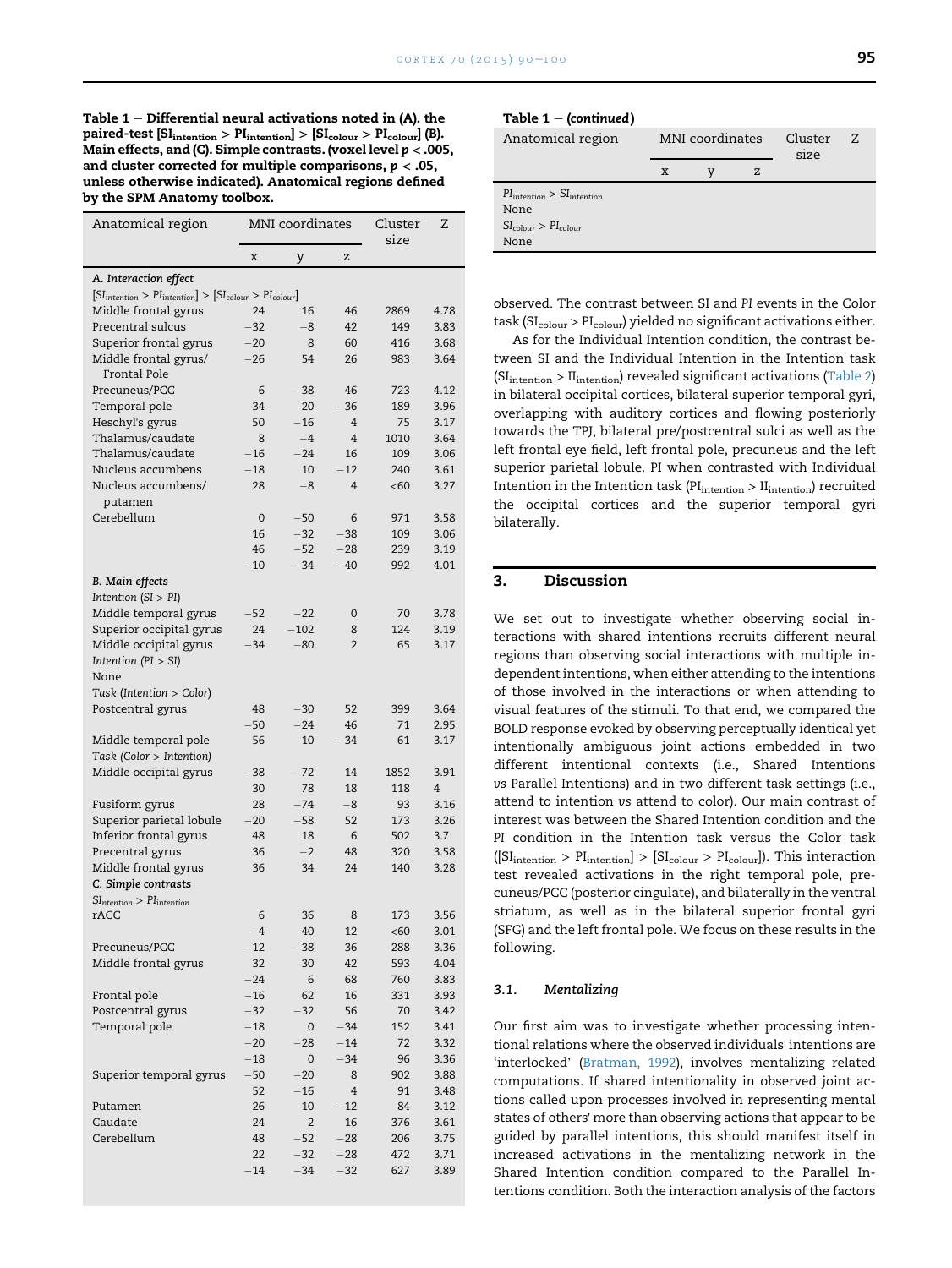<span id="page-6-0"></span>

Fig. 2 – Significant activations revealed by the paired t-test ([SI $_{\rm intention}$  > PI $_{\rm intention}$ ] > [SI $_{\rm colour}$  > PI $_{\rm colour}$ ]) overlaid on a single subject T1 (voxel  $p < .005$ , cluster  $p < .05$ ).

Intention and Task, and the simple contrast between Shared Intentions and Parallel Intentions conditions in the Intention task revealed activation in two areas of the mentalizing network, namely, the bilateral temporal poles and the precuneus/posterior cingulate (PCC). Other than participating in theory of mind reasoning, the precuenus/PCC seems to take on a more general role in social cognition ([Amodio](#page-8-0) & [Frith,](#page-8-0) [2006\)](#page-8-0). It is involved in self-awareness and self-related processing as well as when thinking about intentions of one's own ([Den Ouden, Frith, Frith,](#page-9-0) & [Blakemore, 2005; Sommer](#page-9-0)

Table  $2$  – Differential neural activations noted in simple contrasts (A). Shared Intentions and Individual Intention in the Intention task, and (B). Parallel Intentions and Individual Intention in the Intention task (voxel level  $p < .005$ , and cluster corrected for multiple comparisons,  $p < .05$ ).

| Contrast                                               |       | Coordinates | Cluster        | 7.   |      |
|--------------------------------------------------------|-------|-------------|----------------|------|------|
|                                                        |       | (x, y, z)   | size           |      |      |
| $A. SI$ intention $> II$ intention                     |       |             |                |      |      |
| Heschl's gyrus                                         | 58    | $-20$       | 6              | 2096 | 4.92 |
|                                                        | $-50$ | $-20$       | 6              | 2442 | 4.73 |
| Middle frontal gyrus                                   | $-36$ | 16          | 52             | 546  | 3.88 |
|                                                        | $-26$ | 56          | 8              | 259  | 3.25 |
|                                                        | 42    | 20          | 48             | 92   | 3.16 |
|                                                        | 38    | 60          | 10             | 64   | 3.22 |
| Postcentral gyrus                                      | $-28$ | $-40$       | 62             | 130  | 3.32 |
|                                                        | 56    | $-24$       | 56             | 239  | 3.29 |
|                                                        | 8     | $-44$       | 68             | 209  | 3.15 |
|                                                        | $-30$ | $-56$       | 60             | 66   | 2.79 |
| Superior fontal gyrus                                  | $-10$ | 28          | 60             | 134  | 3.19 |
| Precuneus                                              | 10    | $-44$       | 12             | 222  | 3.24 |
| Cuneus                                                 | 10    | $-94$       | 14             | 7904 | 4.72 |
| Cerebellum                                             | 48    | $-60$       | $-26$          | 220  | 3.26 |
| $B.$ PI <sub>intention</sub> > II <sub>intention</sub> |       |             |                |      |      |
| Cuneus                                                 | 20    | $-96$       | 18             | 1890 | 4.7  |
|                                                        | $-30$ | $-76$       | $-2$           | 1718 | 4.54 |
| Heschl's gyrus                                         | 58    | $-20$       | 6              | 203  | 3.31 |
|                                                        | $-50$ | $-22$       | $\overline{4}$ | 161  | 3.13 |
| Middle frontal gyrus                                   | -38   | 14          | 48             | 100  | 3.06 |
| Cerebellum                                             | $-44$ | $-74$       | $-20$          | 82   | 3.04 |

[et al., 2007\)](#page-9-0), and intentions of others' ([Abraham, Werning,](#page-8-0) [Rakoczy, von Cramon,](#page-8-0) & [Schubotz, 2008](#page-8-0)). Activity in these regions is observed also when the task demands comprehension of cooperation or intentional deception as aspects of different intentional relations [\(Lissek et al., 2008](#page-9-0)). Importantly, precuneus has been found to support observing interactions taking place between others ([Iacoboni et al., 2004](#page-9-0); [Kujala et al., 2012; Petrini, Piwek, Crabbe, Pollick,](#page-9-0) & [Garrod,](#page-9-0) [2014; Sinke et al., 2010\)](#page-9-0).

The temporal poles have traditionally been implicated in the storage and retrieval of semantic information, and are thought to play a supporting role in mental state reasoning ([Gallagher](#page-9-0) & [Frith, 2003](#page-9-0)). They are found active both in complex offline ([Abraham et al., 2008; Calarge, Andreasen](#page-8-0) & <sup>O</sup>'[Leary, 2003;](#page-8-0) [Funnell, 2001; Ross](#page-8-0) & [Olson, 2010](#page-8-0)), as well as in online mentalizing tasks [\(Assaf et al., 2009; Gallagher et al., 2002; Rilling](#page-8-0) [et al., 2002\)](#page-8-0) especially when the task involves a social story. Be it in the form of an online interaction, a written narrative or a comic strip, these tasks include a social script that captures conventions of conduct in particular situations. Social scripts are thought to aid processing of social situations as they outline the behavior of the interacting individuals in compliance with socially accepted practices. For example a script for dining at a restaurant entails the waiter seating the customers, bringing their order and ends with the customer paying the bill at the table. Patients with lesions of the temporal poles have been noted to struggle in acting according to these scripts [\(Funnell,](#page-9-0) [2001\)](#page-9-0). Recent neuroimaging investigations of third-person viewings of social interactions also implicate the temporal poles when the task involves attending to the nature of the interaction taking place between two people ([Kujala et al., 2012;](#page-9-0) [Sinke et al., 2010;](#page-9-0) [Spiers](#page-10-0) & [Maguire, 2006;](#page-10-0) [Wagner et al., 2011\)](#page-10-0). Regarding the current study, we believe that the dialogs signaled an upcoming shared intentional interaction, which activated corresponding social scripts, reflected in the temporal pole activation. Social scripts are particularly relevant for social interactions where individuals act on a shared intention, as the interaction needs to follow certain rules of social conduct stipulated by the scripts [\(Gilbert, 2009\)](#page-9-0). This is not so much the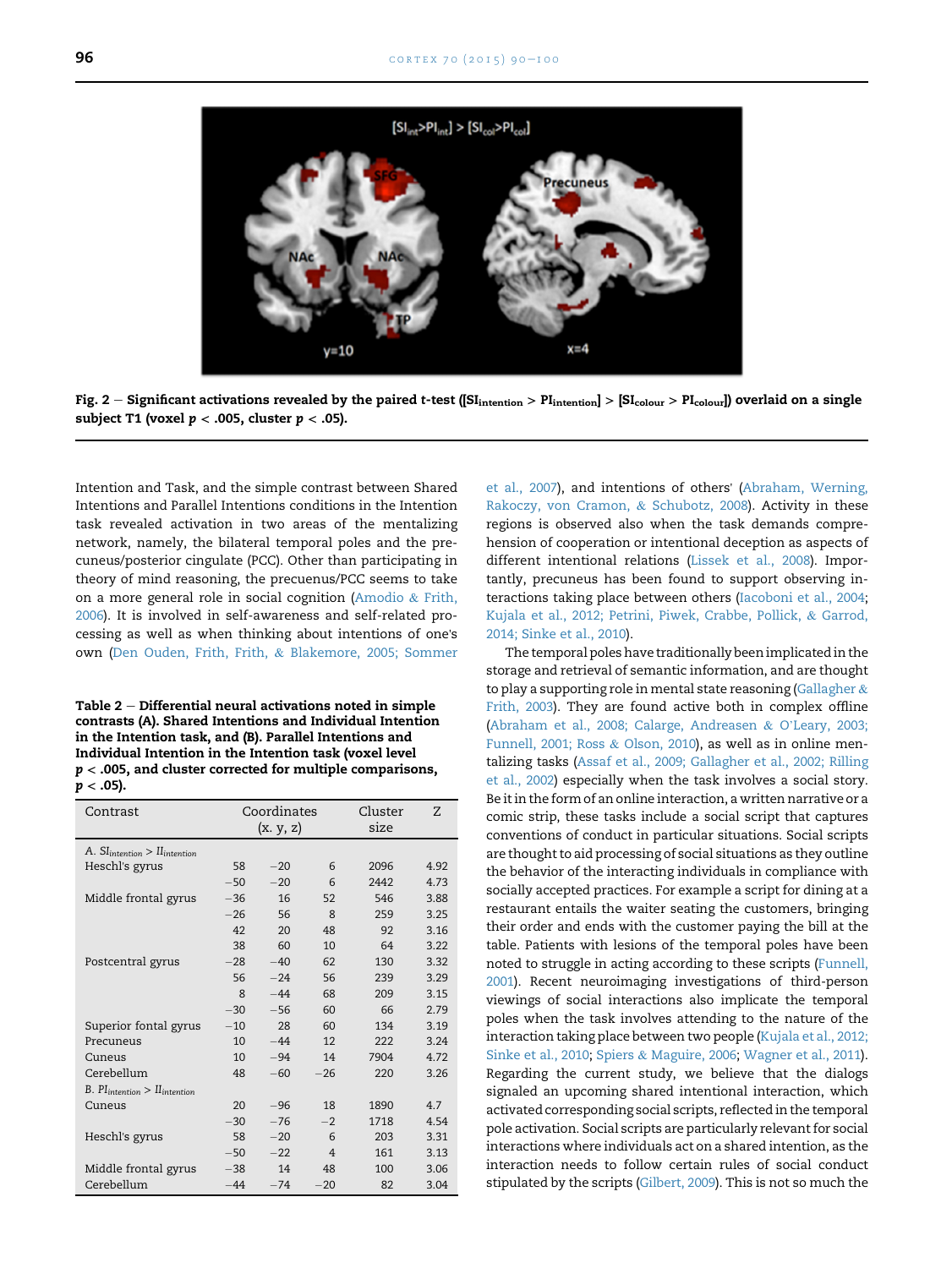case when people act independently, which could explain the weaker response in the Parallel Intentions condition.

The interaction analysis did not result in differential signals in the other two regions of the theory-of-mind network. These areas are the temporo-parietal junction (TPJ) and the medial prefrontal cortex (mPFC). The respective roles of these two areas mental state reasoning are still subject to debate in the field. Although the mPFC is commonly found in mentalizing tasks, including those that involve processing social interactions, it has been argued that the function of this area in mental state reasoning is not restricted to representation of mental states, but is more generalizable to processing social or emotional information of others [\(Saxe](#page-9-0) & [Powell, 2006](#page-9-0)). Mental state representation, this account contends, is associated with TPJ activation. A study by [Jenkins and Mitchell \(2009\)](#page-9-0) sought to differentiate two confounding aspects of commonly used ToM tasks: inferring intentions of others when the context is ambiguous, and representing different types of mental states (e.g., beliefs, intentions etc.). They found that while the latter process engages the TPJ, making sense of others' behavior when the situation is not sufficiently clear recruits the mPFC. Indeed, the tasks employed in the studies that implicate this region in ascribing mental states to single individuals required participants to resolve ambiguities in the stimuli and found mPFC to be differentially involved when comparing social to non-social conditions (e.g., [De Lange, Spronk, Willems, Toni,](#page-8-0) & [Bekkering, 2008](#page-8-0)). The studies investigating observation of interactions that implicated the mPFC also employed tasks that particularly required drawing mental state inferences in order to disambiguate and categorize the said social interaction ([Centelles et al., 2011](#page-8-0); [Iacoboni et al., 2004;](#page-9-0) [Kujala et al.,](#page-9-0) [2012; Sinke et al., 2010;](#page-9-0) [Spiers](#page-10-0) & [Maguire, 2006](#page-10-0); [Wagner](#page-10-0) [et al., 2011](#page-10-0)). This was not the case in the current study. In the current study the information pertaining to the intentions of the observed individuals was made available to the participants via the dialogs before they observed the interactions. This may explain the lack of mPFC activation in our results.

Whether processing mental states selectively recruits the TPJ [\(Jenkins](#page-9-0) & [Mitchell, 2009; Saxe](#page-9-0) & [Wexler, 2005\)](#page-9-0), or the mPFC [\(Gallagher](#page-9-0) & [Frith, 2003; Walter et al., 2004\)](#page-9-0), the lack of activation in either of these areas in our results suggests that the brain is impartial to shared intentions and parallel intentions in observed social interactions with respect to the computations underpinning mental state representations. It has been proposed that the role of this computation is to decouple others' mental states from one's own ([Leslie, German](#page-9-0) & [Polizzi, 2005](#page-9-0)). Whether individuals act with a shared intention or with independent parallel intentions, both cases comprise two agents with two respective intentions, which remain decoupled from one another. In both cases processing the intentional relation involves second-order theory of mind reasoning [\(Frith, 2007](#page-9-0)) to comparable extents in the two conditions. As Bratman argues [\(1992\)](#page-8-0) what separates SI from independent intentions is not their constitution, it is the way they are organized. Accordingly, shared intentions are ordinary intentions that are interlocked, processing which does not seem to additionally burden neural areas associated with representing mental states.

In addition, the simple contrast between Shared Intentions and Parallel Intentions in the Intention task

 $(SI_{int} > PI_{int})$  revealed a very similar pattern of activation as observed in the interaction analysis reported above. However, no suprathreshold activity was detected in the opposite contrast ( $PI_{int} > SI_{int}$ ). In all, this unidirectional difference in the neural response between Shared Intentions and Parallel Intentions conditions when the task was to attend to intentions, suggests that observing social interactions with shared intentions has increased processing demands compared to observing individuals who act independently. This relative demand seems to be related to the (explicit) tracking of interlocking intentions, which involves social cognitive processes.

# 3.2. Expectation of interlocked intentional actions

Are there other neural regions involved in computing interlocking of intentions in observed shared intentional actions? Two other regions that were found significant in the interaction analysis are possible candidates; the bilateral superior and middle frontal gyri and the frontal poles [\(Fig. 2](#page-6-0)). Frontal poles have been implicated in integrating two or more separate cognitive operations in pursuit of higher goals ([Ramnani](#page-9-0) & [Owen, 2004\)](#page-9-0), for example in multi-task coordination ([Gilbert,](#page-9-0) [Spengler, Simons, Steele, Lawrie et al., 2006\)](#page-9-0), or in cooperative social interactions [\(McCabe et al., 2011](#page-9-0)). Superior frontal gyrus and the frontal poles have been associated with organization of sequential movements towards a desired final goal [\(Majdanzic et al., 2007; Van Schie](#page-9-0) & [Bekkering, 2007](#page-9-0)). This suggests when perceiving joint actions, single actions of the partaking individuals are perceived as interlocking intermediary steps towards the attainment of the final goal. The activations we found in the SFG and the frontal pole in this contrast suggest that on the basis of the prior information provided with the dialogs people expect the upcoming observed action to be coordinated and interlocked in the Shared Intention condition. This may have lead them to monitor these actions as if they were indeed interlocked, even though they were perceptually identical to the actions in the Parallel Intentions condition. This implies a difference in processing of the otherwise identical stimuli. It is possible that the prior contextual information provided with the dialogs set the system to anticipate a certain contingency between the actions of the observed individuals. The expected contingency could explain the activation also noted in the cerebellum, an area known for its involvement in monitoring temporal aspects of movements [\(Schubotz, Friederici](#page-10-0) & [von Cramon,](#page-10-0) [2000](#page-10-0)).

# 3.3. Spontaneous monitoring of intentional relations

Recent behavioral evidence suggests that mental states of others can be computed implicitly ([Kovacs et al., 2010; Samson](#page-9-0) [et al., 2010](#page-9-0)), with associated activity in the mentalizing network (Scheider et al., 2014). Our second aim was to test whether intentional relations in observed interactions are also processed implicitly. We addressed this question by including the Color task, which was a perceptual task requiring participants to attend to the visual features of the stimuli. Monitoring the intentions behind the observed interactions was not relevant for this task. Therefore any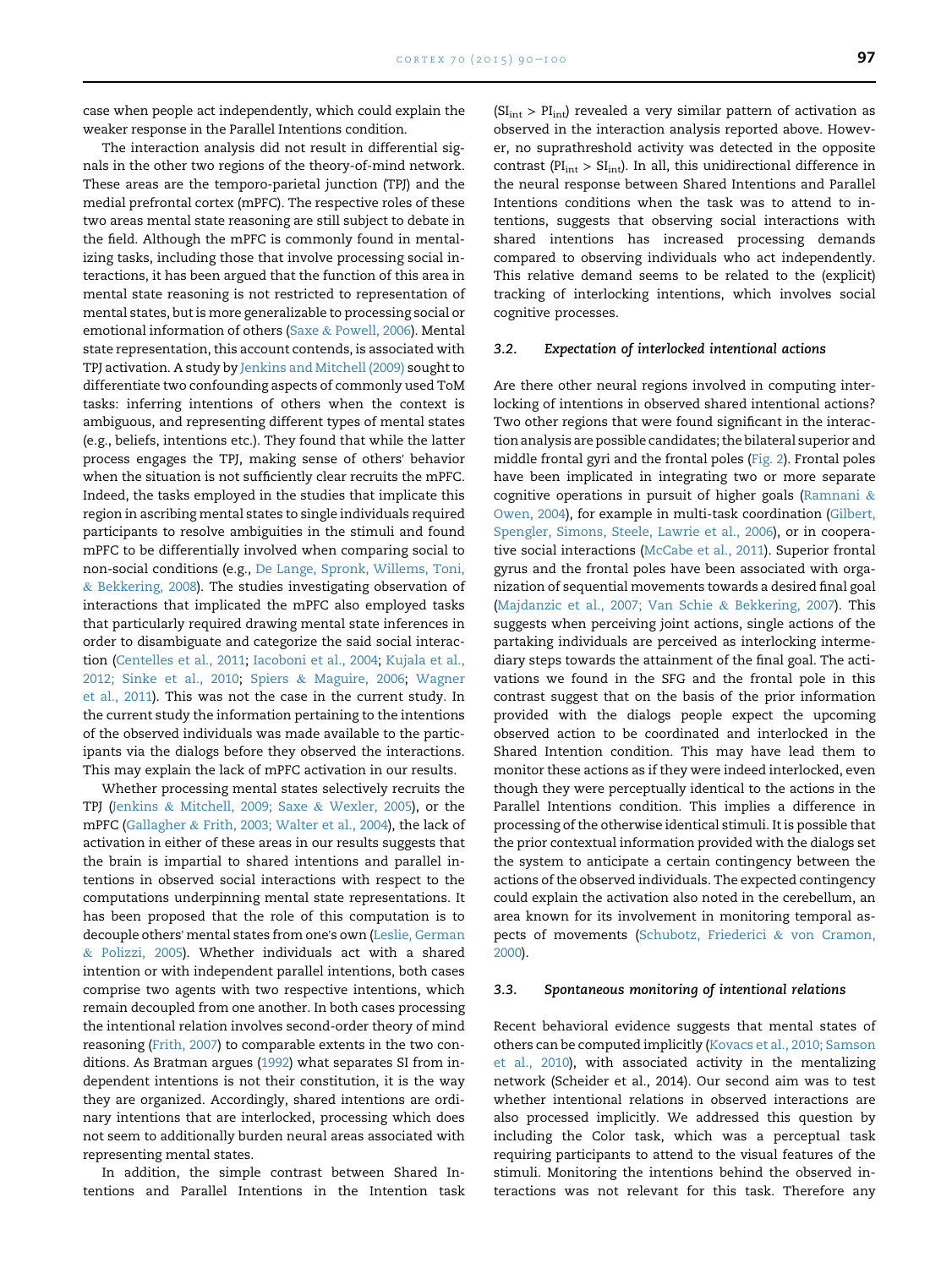<span id="page-8-0"></span>mentalizing related activity found in this task  $(SI_{\text{colour}} > PI_{\text{colour}})$  would have indicated an implicit processing of intentional relations in the observed actions. However, this contrast did not reveal any significant activation in the mentalizing network, or elsewhere. This indicates that participants did not automatically track the observed agents' intentions in the Color task.

#### 3.4. Reward processing

A further aim of the study was to determine if observing actions performed with shared intentionality triggers neural activity in reward areas in the onlookers. Indeed we found activation in the ventral striatum (nucleus accumbens), bilaterally. These areas [\(Izuma, Saito](#page-9-0) & [Sadato, 2008\)](#page-9-0) are involved in evaluation of social rewards (e.g., Delgado, Stenger & Fiez, 2004), such as money or reputation [\(Elliott,](#page-9-0) [Friston](#page-9-0) & [Dolan, 2000; Izuma et al., 2008\)](#page-9-0). Just as in primary rewards, the reward circuitry mediates learning of contingencies between actions and their social rewards. Of particular interest, a number of neuroimaging studies detected activity in these areas when people were engaged in online social interactions where there is mutual contingency between the interacting individuals, compared to when individuals' actions are not contingent on one another (Behrens, Hunt, Woolrich & Rushworth, 2008; Walter, Abler, Ciaramidaro & Erk, 2005). From minimal cases such as interpersonal gaze ([Kuzmanovic et al., 2009; Pfeiffer et al.,](#page-9-0) [2014; Redcay et al., 2010; Schilbach et al., 2010; Williams,](#page-9-0) [Waiter, Perra, Perrett,](#page-9-0) & [Whiten, 2005](#page-9-0)) or simple interactions such as playing ball with avatars (David et al., 2006), to more complex ones that require reciprocal cooperative behavior, for example in neuroeconomic trust games ([Rilling et al., 2002\)](#page-9-0), social interactions of a range of complexity call on these areas. This suggests that interacting with others where there is mutual contingency between individuals' behavior generates a rewarding experience. What our findings suggest is that a similar response occurs when observing others in interaction, which possibly reflects a resonance with one's past experiences.

What could be the reward value in observing interactions? We know that participating in social interactions is rewarding and facilitates subsequent cooperative and prosocial behaviors [\(Tomasello, 2014; Tomasello, Carpenter, Call, Behne](#page-10-0) & [Moll, 2005\)](#page-10-0). When observing others in interaction, the pleasant rewarding experience we attribute to those we observe might be mapped onto our own experiences that we previously acquired during our interactions (Barresi & Moore, 1996). Such a response might further reinforce our motivation to engage in shared experiences with others ([Tomasello, 2014;](#page-10-0) [Tomasello et al., 2005](#page-10-0)). It may also serve as a means to learn information that is not available when observing others in isolation, thereby facilitating cultural transmission of joint practices. To our knowledge, this is the first study to demonstrate that performing actions together based on shared intentions creates a rewarding experience not only in those who are engaged in the interaction, but also in those who are passively observing it. Future studies may be able to dissociate motivational and affective/hedonic components of reward processing.

# Acknowledgements

The research reported in this manuscript was supported by the European Research Council under the European Union's Seventh Framework Program (FP7/2007-2013)/ERC grant agreement  $n^{\circ}$  [609819], SOMICS, and by ERC grant agreement  $n^{\circ}$  616072, JAXPERTISE.

#### references

- [Abraham, A., Werning, M., Rakoczy, R., von Cramon, D. Y., &](http://refhub.elsevier.com/S0010-9452(15)00186-0/sref1) [Schubotz, R. I. \(2008\). Minds, persons, and space: an fMRI](http://refhub.elsevier.com/S0010-9452(15)00186-0/sref1) [investigation into the relational complexity of higher-order](http://refhub.elsevier.com/S0010-9452(15)00186-0/sref1) intentionality. [Consciousness and Cognition, 17](http://refhub.elsevier.com/S0010-9452(15)00186-0/sref1)(2), 438-[450.](http://refhub.elsevier.com/S0010-9452(15)00186-0/sref1)
- [Akhtar, N. \(2005\). Is joint attention necessary for early language](http://refhub.elsevier.com/S0010-9452(15)00186-0/sref2) [learning? In B. D. Homer, & C. S. Tamis-LeMonda \(Eds.\),](http://refhub.elsevier.com/S0010-9452(15)00186-0/sref2) The [development of social cognition and communication](http://refhub.elsevier.com/S0010-9452(15)00186-0/sref2) (pp.  $165-179$ ) [Mahwah, NJ: Erlbaum.](http://refhub.elsevier.com/S0010-9452(15)00186-0/sref2)
- [Amodio, D. M., & Frith, C. D. \(2006\). Meeting of minds: the medial](http://refhub.elsevier.com/S0010-9452(15)00186-0/sref3r) [frontal cortex and social cognition.](http://refhub.elsevier.com/S0010-9452(15)00186-0/sref3r) Nature Reviews [Neuroscience, 7](http://refhub.elsevier.com/S0010-9452(15)00186-0/sref3r)(4), 268-[277](http://refhub.elsevier.com/S0010-9452(15)00186-0/sref3r).
- [Assaf, M., Kahn, I., Pearlson, G. D., Johnson, M. R., Yeshurun, Y.,](http://refhub.elsevier.com/S0010-9452(15)00186-0/sref3) [Calhoun, V. D., et al. \(2009\). Brain activity dissociates](http://refhub.elsevier.com/S0010-9452(15)00186-0/sref3) [mentalization from otivation during an interpersonal](http://refhub.elsevier.com/S0010-9452(15)00186-0/sref3) competitive game. [Brain Imaging and Behaviour, 3](http://refhub.elsevier.com/S0010-9452(15)00186-0/sref3), 24–[37.](http://refhub.elsevier.com/S0010-9452(15)00186-0/sref3)
- [Barresi, J., & Moore, C. \(1996\). Intentional relations and social](http://refhub.elsevier.com/S0010-9452(15)00186-0/sref4) understanding. [Behavioural and Brain Sciences, 19](http://refhub.elsevier.com/S0010-9452(15)00186-0/sref4), 107-[154.](http://refhub.elsevier.com/S0010-9452(15)00186-0/sref4)
- [Becchio, C., Cavallo, A., Begliomini, C., Sartori, L., Feltrin, G., &](http://refhub.elsevier.com/S0010-9452(15)00186-0/sref5) [Castiello, U. \(2012\). Social Grasping: from mirroring to](http://refhub.elsevier.com/S0010-9452(15)00186-0/sref5) mentalizing. [NeuroImage, 61](http://refhub.elsevier.com/S0010-9452(15)00186-0/sref5), 240-[248](http://refhub.elsevier.com/S0010-9452(15)00186-0/sref5).
- [Behrens, T. E. J., Hunt, L. T., & Rushworth, M. F. S. \(2008\). The](http://refhub.elsevier.com/S0010-9452(15)00186-0/sref6) [computation of social behavior.](http://refhub.elsevier.com/S0010-9452(15)00186-0/sref6) Science, 324(5931), 1160-[1164](http://refhub.elsevier.com/S0010-9452(15)00186-0/sref6).
- [Boeckler, A., Knoblich, G., & Sebanz, N. \(2011\). Observing shared](http://refhub.elsevier.com/S0010-9452(15)00186-0/sref7) [attention modulates gaze following.](http://refhub.elsevier.com/S0010-9452(15)00186-0/sref7) Cognition, 120, 292-[298.](http://refhub.elsevier.com/S0010-9452(15)00186-0/sref7)
- [Bratman, M. \(1992\). Shared cooperative activity.](http://refhub.elsevier.com/S0010-9452(15)00186-0/sref8) The Philosophical [Review, 101](http://refhub.elsevier.com/S0010-9452(15)00186-0/sref8)(2), 327-[341.](http://refhub.elsevier.com/S0010-9452(15)00186-0/sref8)
- [Calarge, C., Andreasen, N. C., & O](http://refhub.elsevier.com/S0010-9452(15)00186-0/sref9)'Leary, D. S. (2003). Visualizing [how one brain understands another: a PET study of theory of](http://refhub.elsevier.com/S0010-9452(15)00186-0/sref9) mind. [American Journal of Psychiatry, 160](http://refhub.elsevier.com/S0010-9452(15)00186-0/sref9)(11), 1954-[1964.](http://refhub.elsevier.com/S0010-9452(15)00186-0/sref9)
- [Castelli, F., Happe, F., Frith, U., & Frith, C. \(2000\). Movement and](http://refhub.elsevier.com/S0010-9452(15)00186-0/sref11r) [mind: a functional imaging study of perception and](http://refhub.elsevier.com/S0010-9452(15)00186-0/sref11r) [interpretation of complex intentional movement patterns.](http://refhub.elsevier.com/S0010-9452(15)00186-0/sref11r) [NeuroImage, 12](http://refhub.elsevier.com/S0010-9452(15)00186-0/sref11r), 314-[325.](http://refhub.elsevier.com/S0010-9452(15)00186-0/sref11r)
- [Centelles, L., Assaiante, C., Nazarian, B., Anton, J.-A., & Schmitz, C.](http://refhub.elsevier.com/S0010-9452(15)00186-0/sref11) [\(2011\). Recruitment of both the mirror and the mentalizing](http://refhub.elsevier.com/S0010-9452(15)00186-0/sref11) [networks when observing social interactions depicted by point](http://refhub.elsevier.com/S0010-9452(15)00186-0/sref11)[lights: a neuroimaging study.](http://refhub.elsevier.com/S0010-9452(15)00186-0/sref11) PLoS One,  $6(10)$ ,  $1-8$ .
- [Ciaramidaro, A., Adenzato, M., Enrici, I., Erk, S., Pia, L., Bara, B. G.,](http://refhub.elsevier.com/S0010-9452(15)00186-0/sref12) [et al. \(2007\). The intentional network: how the brain reads](http://refhub.elsevier.com/S0010-9452(15)00186-0/sref12) [varieties of intentions.](http://refhub.elsevier.com/S0010-9452(15)00186-0/sref12) Neuropsychologia, 45(13), 3105-[3113](http://refhub.elsevier.com/S0010-9452(15)00186-0/sref12).
- [David, N., Bewernick, B. H., Cohen, M. X., Newen, A., Lux, S.,](http://refhub.elsevier.com/S0010-9452(15)00186-0/sref14) [Fink, G. R., et al. \(2006\). Neural representations of self versus](http://refhub.elsevier.com/S0010-9452(15)00186-0/sref14) [other: visual-spatial perspective taking and agency in a virtual](http://refhub.elsevier.com/S0010-9452(15)00186-0/sref14) ball-tossing game. [Journal of Cognitive Neuroscience, 28](http://refhub.elsevier.com/S0010-9452(15)00186-0/sref14)(6), [898](http://refhub.elsevier.com/S0010-9452(15)00186-0/sref14)-[910.](http://refhub.elsevier.com/S0010-9452(15)00186-0/sref14)
- [de Jaegher, H., Di Paolo, E., & Gallagher, S. \(2010\). Can social](http://refhub.elsevier.com/S0010-9452(15)00186-0/sref81r) [interaction constitute social cognition?](http://refhub.elsevier.com/S0010-9452(15)00186-0/sref81r) Trends in Cognitive [Sciences, 14](http://refhub.elsevier.com/S0010-9452(15)00186-0/sref81r)(10), 441-[447](http://refhub.elsevier.com/S0010-9452(15)00186-0/sref81r).
- [De Lange, F. P., Spronk, M., Willems, R. M., Toni, I., & Bekkering, H.](http://refhub.elsevier.com/S0010-9452(15)00186-0/sref15) [\(2008\). Complementary systems for understanding action](http://refhub.elsevier.com/S0010-9452(15)00186-0/sref15) intentions. [Current Biology, 18](http://refhub.elsevier.com/S0010-9452(15)00186-0/sref15), 454-[457.](http://refhub.elsevier.com/S0010-9452(15)00186-0/sref15)
- [Delgado, M. R., Stenger, V. A., & Fiez, J. A. \(2004\). Motivation](http://refhub.elsevier.com/S0010-9452(15)00186-0/sref16)[dependent responses in the human caudate nucleus.](http://refhub.elsevier.com/S0010-9452(15)00186-0/sref16) Cerebral [Cortex, 14](http://refhub.elsevier.com/S0010-9452(15)00186-0/sref16), 1022-[1030](http://refhub.elsevier.com/S0010-9452(15)00186-0/sref16).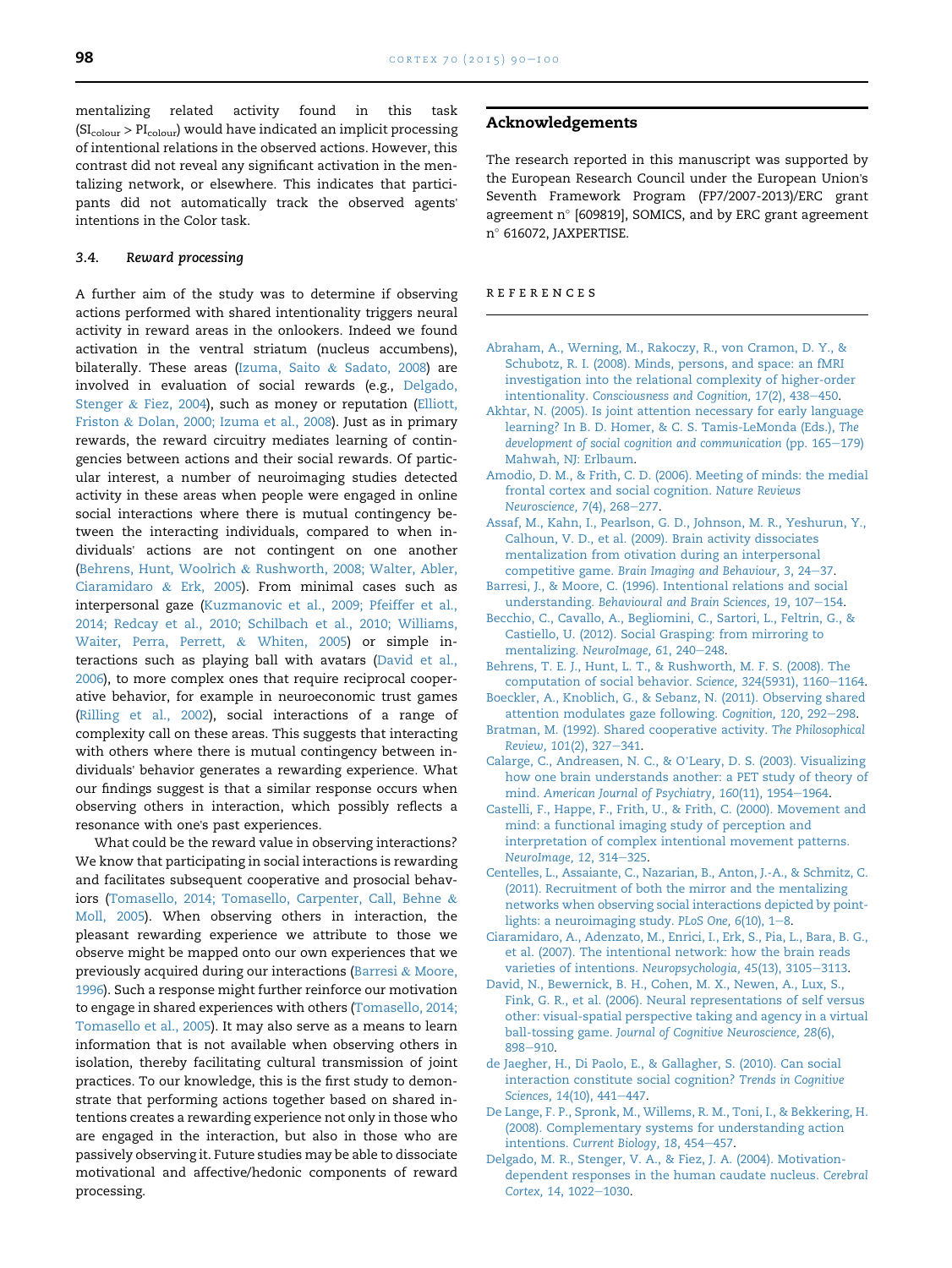<span id="page-9-0"></span>[Den Ouden, H. E. M., Frith, U., Frith, C., & Blakemore, S.-J. \(2005\).](http://refhub.elsevier.com/S0010-9452(15)00186-0/sref17) [Thinking about intentions.](http://refhub.elsevier.com/S0010-9452(15)00186-0/sref17) NeuroImage, 28, 787-[796.](http://refhub.elsevier.com/S0010-9452(15)00186-0/sref17)

[Elliott, R., Friston, K. J., & Dolan, R. J. \(2000\). Dissociable neural](http://refhub.elsevier.com/S0010-9452(15)00186-0/sref18) [responses in human reward systems.](http://refhub.elsevier.com/S0010-9452(15)00186-0/sref18) The Journal of [Neuroscience, 20](http://refhub.elsevier.com/S0010-9452(15)00186-0/sref18)(16), 6159-[6165](http://refhub.elsevier.com/S0010-9452(15)00186-0/sref18).

[Friston, K. J., Ashburner, J., Frith, C. D., Poline, J. B., Heather, J. D.,](http://refhub.elsevier.com/S0010-9452(15)00186-0/sref82t) [& Frackowiak, R. S. J. \(1995\). Spatial registration and](http://refhub.elsevier.com/S0010-9452(15)00186-0/sref82t) [normalization of images.](http://refhub.elsevier.com/S0010-9452(15)00186-0/sref82t) Human Brain Mapping, 2, 165-[189](http://refhub.elsevier.com/S0010-9452(15)00186-0/sref82t).

[Frith, C. D. \(2007\). The social brain?](http://refhub.elsevier.com/S0010-9452(15)00186-0/sref19) Philosophical Transactions of the [Royal Society: Biology, 362](http://refhub.elsevier.com/S0010-9452(15)00186-0/sref19), 671-[678](http://refhub.elsevier.com/S0010-9452(15)00186-0/sref19).

[Frith, C. D., & Frith, U. \(2010\). The social brain: allowing humans](http://refhub.elsevier.com/S0010-9452(15)00186-0/sref20) [to boldly go where no other species has been.](http://refhub.elsevier.com/S0010-9452(15)00186-0/sref20) Philosophical [Transactions of the Royal Society: Biology, 365](http://refhub.elsevier.com/S0010-9452(15)00186-0/sref20), 165-[175](http://refhub.elsevier.com/S0010-9452(15)00186-0/sref20).

[Funnell, E. \(2001\). Evidence for scripts in semantic dementia:](http://refhub.elsevier.com/S0010-9452(15)00186-0/sref21) [Implications for theories of semantic memory.](http://refhub.elsevier.com/S0010-9452(15)00186-0/sref21) Cognitive [Neuropsychology, 18](http://refhub.elsevier.com/S0010-9452(15)00186-0/sref21)(4), 323-[341.](http://refhub.elsevier.com/S0010-9452(15)00186-0/sref21)

[Gallagher, H. L., & Frith, C. D. \(2003\). Functional imaging of 'theory](http://refhub.elsevier.com/S0010-9452(15)00186-0/sref22) of mind'. [Trends in Cognitive Sciences, 7](http://refhub.elsevier.com/S0010-9452(15)00186-0/sref22)(2), 77e[83.](http://refhub.elsevier.com/S0010-9452(15)00186-0/sref22)

[Gallagher, H. L., Jack, A. I., Roepstorff, A., & Frith, C. D. \(2002\).](http://refhub.elsevier.com/S0010-9452(15)00186-0/sref23) [Imaging the intentional in a competitive game.](http://refhub.elsevier.com/S0010-9452(15)00186-0/sref23) NeuroImage, 16, [814](http://refhub.elsevier.com/S0010-9452(15)00186-0/sref23)-[821](http://refhub.elsevier.com/S0010-9452(15)00186-0/sref23).

[Gilbert, M. \(2009\). Shared intention and personal intentions.](http://refhub.elsevier.com/S0010-9452(15)00186-0/sref24) [Philosophical Studies, 144](http://refhub.elsevier.com/S0010-9452(15)00186-0/sref24), 168-[187](http://refhub.elsevier.com/S0010-9452(15)00186-0/sref24).

[Gilbert, S. J., Spengler, S., Simons, J. S., Steele, J. D., Lawrie, S. M.,](http://refhub.elsevier.com/S0010-9452(15)00186-0/sref25) [Frith, C. D., et al. \(2006\). Functional specialization within](http://refhub.elsevier.com/S0010-9452(15)00186-0/sref25) [rostral prefrontal cortex \(area 10\): a meta-analysis.](http://refhub.elsevier.com/S0010-9452(15)00186-0/sref25) Journal of [Cognitive Neuroscience, 18](http://refhub.elsevier.com/S0010-9452(15)00186-0/sref25)(6), 932-[948.](http://refhub.elsevier.com/S0010-9452(15)00186-0/sref25)

[Grezes, J., Frith, C. D., & Passingham, R. E. \(2004\). Inferring false](http://refhub.elsevier.com/S0010-9452(15)00186-0/sref26) [beliefs from the actions of oneself and others: an fMRI study.](http://refhub.elsevier.com/S0010-9452(15)00186-0/sref26) [NeuroImage, 21](http://refhub.elsevier.com/S0010-9452(15)00186-0/sref26), 744-[750.](http://refhub.elsevier.com/S0010-9452(15)00186-0/sref26)

[Henderson, A. M. E., & Woodward, A. L. \(2011\).](http://refhub.elsevier.com/S0010-9452(15)00186-0/sref27) "Let's work together"[: what do infants understand about collaborative](http://refhub.elsevier.com/S0010-9452(15)00186-0/sref27) goals? [Cognition, 121](http://refhub.elsevier.com/S0010-9452(15)00186-0/sref27)(1), 12-[21](http://refhub.elsevier.com/S0010-9452(15)00186-0/sref27).

[Herold, K. H., & Akhtar, N. \(2008\). Imitative learning from a third](http://refhub.elsevier.com/S0010-9452(15)00186-0/sref28)[party interaction: relations with self-recognition and](http://refhub.elsevier.com/S0010-9452(15)00186-0/sref28) perspective taking. [Journal of Experimental Child Psychology, 101](http://refhub.elsevier.com/S0010-9452(15)00186-0/sref28),  $114 - 123.$  $114 - 123.$  $114 - 123.$  $114 - 123.$ 

[Iacoboni, M., Lieberman, M. D., Knowlton, B. J., Molnar-Szakacs, I.,](http://refhub.elsevier.com/S0010-9452(15)00186-0/sref83r) [Moritz, M., Throop, C. J., & Fiske, A. P. \(2004\). Watching social](http://refhub.elsevier.com/S0010-9452(15)00186-0/sref83r) [interactions produces dorsomedial prefrontal and medial](http://refhub.elsevier.com/S0010-9452(15)00186-0/sref83r) [parietal BOLD fMRI signal increases compared to a resting](http://refhub.elsevier.com/S0010-9452(15)00186-0/sref83r) baseline. [NeuroImage, 21](http://refhub.elsevier.com/S0010-9452(15)00186-0/sref83r), 1167-[1173.](http://refhub.elsevier.com/S0010-9452(15)00186-0/sref83r)

[Ip, G. W., Chiu, C., & Wan, C. \(2006\). Birds of a feather and birds](http://refhub.elsevier.com/S0010-9452(15)00186-0/sref29) [flocking together: physical versus behavioral cues may lead to](http://refhub.elsevier.com/S0010-9452(15)00186-0/sref29) [trait- versus goal-based group perception.](http://refhub.elsevier.com/S0010-9452(15)00186-0/sref29) Journal of Personality [and Social Psychology, 90](http://refhub.elsevier.com/S0010-9452(15)00186-0/sref29)(3), 368-[381](http://refhub.elsevier.com/S0010-9452(15)00186-0/sref29).

[Izuma, K., Saito, D. N., & Sadato, N. \(2008\). Processing of social](http://refhub.elsevier.com/S0010-9452(15)00186-0/sref30) [and monetary rewards in the human striatum.](http://refhub.elsevier.com/S0010-9452(15)00186-0/sref30) Cell, 58(2),  $284 - 294.$  $284 - 294.$  $284 - 294.$  $284 - 294.$ 

[Jacob, P., & Jeannerod, M. \(2005\). The motor theory of social](http://refhub.elsevier.com/S0010-9452(15)00186-0/sref32r) cognition: a critique. [Trends in Cognitive Sciences, 9](http://refhub.elsevier.com/S0010-9452(15)00186-0/sref32r)(1), 21-[25](http://refhub.elsevier.com/S0010-9452(15)00186-0/sref32r).

[Jenkins, A. D., & Mitchell, J. P. \(2009\). Mentalizing under](http://refhub.elsevier.com/S0010-9452(15)00186-0/sref32) [uncertainty: dissociated neural responses to ambiguous and](http://refhub.elsevier.com/S0010-9452(15)00186-0/sref32) [unambiguous mental state inferences.](http://refhub.elsevier.com/S0010-9452(15)00186-0/sref32) Cerebral Cortex, 20(2),  $404 - 410$  $404 - 410$  $404 - 410$ .

[Kovacs, A. M., Teglas, E., & Endress, A. D. \(2010\). The social sense:](http://refhub.elsevier.com/S0010-9452(15)00186-0/sref33) susceptibility to others' [beliefs in human infants and adults.](http://refhub.elsevier.com/S0010-9452(15)00186-0/sref33) Science, 330[\(6012\), 1830](http://refhub.elsevier.com/S0010-9452(15)00186-0/sref33)-[1834](http://refhub.elsevier.com/S0010-9452(15)00186-0/sref33).

[Kujala, M. V., Carlson, S., & Hari, R. \(2012\). Engagement of](http://refhub.elsevier.com/S0010-9452(15)00186-0/sref34) [amygdala in third-person view of face-to-face interaction.](http://refhub.elsevier.com/S0010-9452(15)00186-0/sref34) [Human Brain Mapping, 33](http://refhub.elsevier.com/S0010-9452(15)00186-0/sref34), 1753-[1762](http://refhub.elsevier.com/S0010-9452(15)00186-0/sref34).

[Kuzmanovic, B., Georgescu, A. L., Eickoff, S. B., Shah, N. J.,](http://refhub.elsevier.com/S0010-9452(15)00186-0/sref35) [Bente, G., Fink, G. R., et al. \(2009\). Duration matters:](http://refhub.elsevier.com/S0010-9452(15)00186-0/sref35) [dissociating neural correlates of detection and evaluation of](http://refhub.elsevier.com/S0010-9452(15)00186-0/sref35) social gaze. [NeuroImage, 46](http://refhub.elsevier.com/S0010-9452(15)00186-0/sref35), 1154-[1163](http://refhub.elsevier.com/S0010-9452(15)00186-0/sref35).

[Lakens, D. \(2010\). Movement synchrony and perceived](http://refhub.elsevier.com/S0010-9452(15)00186-0/sref36) entitativity. [Journal of Experimental Social Psychology, 46](http://refhub.elsevier.com/S0010-9452(15)00186-0/sref36)(5),  $701 - 708.$  $701 - 708.$  $701 - 708.$  $701 - 708.$ 

[Lakens, D., & Stel, M. \(2011\). If they move in sync, they must feel](http://refhub.elsevier.com/S0010-9452(15)00186-0/sref37) [in sync: movement synchrony leads to attributions of rapport](http://refhub.elsevier.com/S0010-9452(15)00186-0/sref37) and entitativity. Social Cognition,  $29(1)$ ,  $1-14$  $1-14$ .

[Leslie, A. M., German, T. P., & Polizzi, P. \(2005\). Belief-desire](http://refhub.elsevier.com/S0010-9452(15)00186-0/sref38) [reasoning as a process of selection.](http://refhub.elsevier.com/S0010-9452(15)00186-0/sref38) Cognitive Psychology, 50(1),  $45 - 85$  $45 - 85$ 

[Lissek, S., Peters, S., Fuchs, N., Witthaus, H., Nicolas, V.,](http://refhub.elsevier.com/S0010-9452(15)00186-0/sref39) [Tegenthoff, M., et al. \(2008\). Cooperation and deception recruit](http://refhub.elsevier.com/S0010-9452(15)00186-0/sref39) [different subsets of the theory-of-mind network.](http://refhub.elsevier.com/S0010-9452(15)00186-0/sref39) PLoS One, 3[\(4\), e2023](http://refhub.elsevier.com/S0010-9452(15)00186-0/sref39).

[Majdanzic, J., Grol, M. J., van Schie, H. T., Verhagen, L.,](http://refhub.elsevier.com/S0010-9452(15)00186-0/sref40) [Toni, I., & Bekkering, H. \(2007\). The role of immediate and](http://refhub.elsevier.com/S0010-9452(15)00186-0/sref40) [final goals in actin planning: an fMRI study.](http://refhub.elsevier.com/S0010-9452(15)00186-0/sref40) NeuroImage, 37, [589](http://refhub.elsevier.com/S0010-9452(15)00186-0/sref40)-[598.](http://refhub.elsevier.com/S0010-9452(15)00186-0/sref40)

[Manera, V., Becchio, C., Schouten, B., Bara, B. G., & Verfaille, K.](http://refhub.elsevier.com/S0010-9452(15)00186-0/sref41) [\(2011\). Communicative interactions improve visual detection](http://refhub.elsevier.com/S0010-9452(15)00186-0/sref41) [of biological motion.](http://refhub.elsevier.com/S0010-9452(15)00186-0/sref41) PLoS One,  $6(1)$ ,  $1-6$ .

[McCabe, K., Houser, D., Ryan, L., & Trouard, T. \(2011\). A functional](http://refhub.elsevier.com/S0010-9452(15)00186-0/sref44) [imaging study of cooperation in two-person reciprocal](http://refhub.elsevier.com/S0010-9452(15)00186-0/sref44) exchange. [Proceedings of the National Academy of Sciences, 98](http://refhub.elsevier.com/S0010-9452(15)00186-0/sref44)(20), [11832](http://refhub.elsevier.com/S0010-9452(15)00186-0/sref44)-[11835.](http://refhub.elsevier.com/S0010-9452(15)00186-0/sref44)

[Miles, L. K., Nind, L. K., & Macrae, C. N. \(2009\). The rhythm of](http://refhub.elsevier.com/S0010-9452(15)00186-0/sref45) [rapport: Interpersonal synchrony and social perception.](http://refhub.elsevier.com/S0010-9452(15)00186-0/sref45) [Journal of Experimental Social Psychology, 45](http://refhub.elsevier.com/S0010-9452(15)00186-0/sref45)(3), 585-[589](http://refhub.elsevier.com/S0010-9452(15)00186-0/sref45).

[Nielsen, M., Moore, C., & Mohamedally, J. \(2012\). Young children](http://refhub.elsevier.com/S0010-9452(15)00186-0/sref47) [overimitate in third-party contexts.](http://refhub.elsevier.com/S0010-9452(15)00186-0/sref47) Journal of Experimental [Child Psychology, 112](http://refhub.elsevier.com/S0010-9452(15)00186-0/sref47)(1), 73-[83](http://refhub.elsevier.com/S0010-9452(15)00186-0/sref47).

O'[Doherty, K., Troseth, G. L., Shimpi, P. M., Goldenberg, E.,](http://refhub.elsevier.com/S0010-9452(15)00186-0/sref49) [Akhtar, N., & Saylor, M. M. \(2011\). Third-party social](http://refhub.elsevier.com/S0010-9452(15)00186-0/sref49) [interaction and word learning from video.](http://refhub.elsevier.com/S0010-9452(15)00186-0/sref49) Child Development, 82[\(3\), 902](http://refhub.elsevier.com/S0010-9452(15)00186-0/sref49)-[915.](http://refhub.elsevier.com/S0010-9452(15)00186-0/sref49)

Petrini, K., Piwek, L., Crabbe, F., Pollick, F. E., & Garrod, S. (2014). Look at those two!: the precuneus role in unattended thirdperson perspective of social interactions. Human Brain Mapping. [http://dx.doi.org/10.1002/hbm.22543.](http://dx.doi.org/10.1002/hbm.22543)

[Pfeiffer, U. J., Schilbach, L., Timmermans, B., Kuzmanovic, B.,](http://refhub.elsevier.com/S0010-9452(15)00186-0/sref51) [Georgescu, A. L., Bente, G., et al. \(2014\). Why we interact: on](http://refhub.elsevier.com/S0010-9452(15)00186-0/sref51) [the functional role of the striatum in the subjective experience](http://refhub.elsevier.com/S0010-9452(15)00186-0/sref51) [of social interaction.](http://refhub.elsevier.com/S0010-9452(15)00186-0/sref51) NeuroImage, 101, 124-[137.](http://refhub.elsevier.com/S0010-9452(15)00186-0/sref51)

[Pierno, A. C., Becchio, C., Turella, L., Tubaldi, F., & Castiello, U.](http://refhub.elsevier.com/S0010-9452(15)00186-0/sref52) [\(2008\). Observing social interactions: the effect of gaze.](http://refhub.elsevier.com/S0010-9452(15)00186-0/sref52) Social [Neuroscience, 3](http://refhub.elsevier.com/S0010-9452(15)00186-0/sref52)(1), 51-[59.](http://refhub.elsevier.com/S0010-9452(15)00186-0/sref52)

[Ramnani, N., & Owen, A. M. \(2004\). Anterior prefrontal cortex:](http://refhub.elsevier.com/S0010-9452(15)00186-0/sref53) [insights into function from anatomy and neuroimaging.](http://refhub.elsevier.com/S0010-9452(15)00186-0/sref53) [Nature Reviews Neuroscience, 5](http://refhub.elsevier.com/S0010-9452(15)00186-0/sref53)(3), 184-[194](http://refhub.elsevier.com/S0010-9452(15)00186-0/sref53).

[Redcay, E., Dodell-Feder, D., Pearrow, M. J., Mavros, P. L.,](http://refhub.elsevier.com/S0010-9452(15)00186-0/sref54) [Kleiner, M., Gabrieli, J. D. E., et al. \(2010\). Live facte-to-face](http://refhub.elsevier.com/S0010-9452(15)00186-0/sref54) [interaction during fMRI: a new tool for social cognitive](http://refhub.elsevier.com/S0010-9452(15)00186-0/sref54) neuroscience. [NeuroImage, 50](http://refhub.elsevier.com/S0010-9452(15)00186-0/sref54)(4), 1639-[1647.](http://refhub.elsevier.com/S0010-9452(15)00186-0/sref54)

[Rilling, J. K., Gutman, D. A., Zeh, T. R., Pagnoni, G., Berns, G. S., &](http://refhub.elsevier.com/S0010-9452(15)00186-0/sref55) [Kilts, C. D. \(2002\). A neural basis for social cooperation.](http://refhub.elsevier.com/S0010-9452(15)00186-0/sref55) Neuron, 35[\(2\), 395](http://refhub.elsevier.com/S0010-9452(15)00186-0/sref55)-[405.](http://refhub.elsevier.com/S0010-9452(15)00186-0/sref55)

[Rilling, J. K., Sanfey, A. G., Aronson, J. A., Nystrom, L. E., &](http://refhub.elsevier.com/S0010-9452(15)00186-0/sref56) [Cohen, J. D. \(2004\). The neural correlates of theory of mind](http://refhub.elsevier.com/S0010-9452(15)00186-0/sref56) [within interpersonal interactions.](http://refhub.elsevier.com/S0010-9452(15)00186-0/sref56) NeuroImage, 22(4), [1694](http://refhub.elsevier.com/S0010-9452(15)00186-0/sref56)-[1703](http://refhub.elsevier.com/S0010-9452(15)00186-0/sref56)

[Ross, L. A., & Olson, I. R. \(2010\). Social cognition and the anterior](http://refhub.elsevier.com/S0010-9452(15)00186-0/sref57) [temporal lobes.](http://refhub.elsevier.com/S0010-9452(15)00186-0/sref57) NeuroImage, 49(4), 3452-[3462](http://refhub.elsevier.com/S0010-9452(15)00186-0/sref57).

[Samson, D., Apperly, I. A., Braithwaite, J. J., Andrews, B. J., &](http://refhub.elsevier.com/S0010-9452(15)00186-0/sref58) [Bodley-Scott, S. E. \(2010\). Seeing it their way: evidence for](http://refhub.elsevier.com/S0010-9452(15)00186-0/sref58) [rapid and involuntary computation of what other people see.](http://refhub.elsevier.com/S0010-9452(15)00186-0/sref58) [Journal of Experimental Psychology: Human Perception and](http://refhub.elsevier.com/S0010-9452(15)00186-0/sref58) [Performance, 36](http://refhub.elsevier.com/S0010-9452(15)00186-0/sref58)(5), 1255-[1266](http://refhub.elsevier.com/S0010-9452(15)00186-0/sref58).

[Sartori, L., Becchio, C., & Castiello, U. \(2011\). Cues to intention: the](http://refhub.elsevier.com/S0010-9452(15)00186-0/sref59) [role of movement information.](http://refhub.elsevier.com/S0010-9452(15)00186-0/sref59) Cognition, 119, 242-[252](http://refhub.elsevier.com/S0010-9452(15)00186-0/sref59).

Saxe, R., & Powell, L. J. (2006). It'[s the thought that counts: specific](http://refhub.elsevier.com/S0010-9452(15)00186-0/sref61) [brain regions for one component of theory of mind.](http://refhub.elsevier.com/S0010-9452(15)00186-0/sref61) [Psychological Science, 17](http://refhub.elsevier.com/S0010-9452(15)00186-0/sref61), 692-[699](http://refhub.elsevier.com/S0010-9452(15)00186-0/sref61).